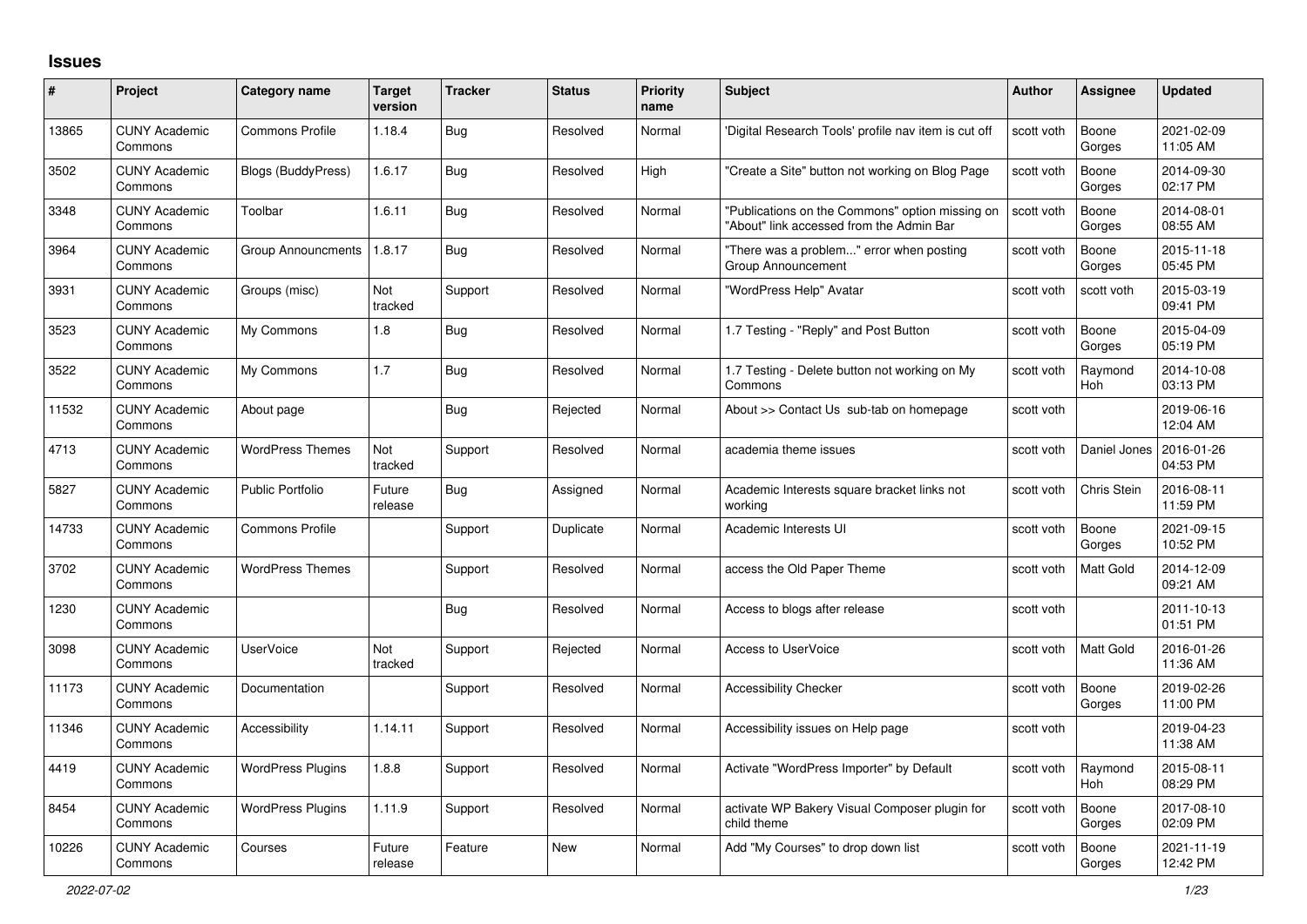| #     | Project                         | <b>Category name</b>    | Target<br>version | <b>Tracker</b> | <b>Status</b> | <b>Priority</b><br>name | <b>Subject</b>                                                                    | <b>Author</b> | Assignee              | <b>Updated</b>         |
|-------|---------------------------------|-------------------------|-------------------|----------------|---------------|-------------------------|-----------------------------------------------------------------------------------|---------------|-----------------------|------------------------|
| 11985 | <b>CUNY Academic</b><br>Commons | Onboarding              | 1.15.12           | Support        | Resolved      | Normal                  | Add "Take the Tour" link to Intro page                                            | scott voth    | Raymond<br><b>Hoh</b> | 2019-10-22<br>11:54 AM |
| 3492  | <b>CUNY Academic</b><br>Commons | <b>WordPress Themes</b> | Future<br>release | Support        | Assigned      | Normal                  | Add CBOX theme to the Commons                                                     | scott voth    | Raymond<br><b>Hoh</b> | 2014-10-08<br>05:55 PM |
| 737   | <b>CUNY Academic</b><br>Commons | WordPress (misc)        |                   | Feature        | Resolved      | Normal                  | Add Explanation of "Sort & Shuffle" to Atahualpa<br>Codex documentation           | scott voth    | scott voth            | 2011-06-05<br>10:39 AM |
| 1155  | <b>CUNY Academic</b><br>Commons | WordPress (misc)        | 1.2.5             | Feature        | Resolved      | Normal                  | Add Fancybox WordPress plugin                                                     | scott voth    | Boone<br>Gorges       | 2011-09-12<br>05:48 PM |
| 11135 | <b>CUNY Academic</b><br>Commons | WordPress (misc)        | 1.14.7            | Support        | Resolved      | Normal                  | Add Handler for Piktochart                                                        | scott voth    | Raymond<br>Hoh        | 2019-02-26<br>02:04 PM |
| 594   | <b>CUNY Academic</b><br>Commons | WordPress (misc)        | Not<br>tracked    | Feature        | Resolved      | Normal                  | Add more meaningful error messages when<br>adding users to blogs doesn't work     | scott voth    | scott voth            | 2012-01-02<br>09:51 PM |
| 5846  | <b>CUNY Academic</b><br>Commons | Membership              |                   | Support        | Resolved      | Normal                  | Add Undergraduate Member to the Commons                                           | scott voth    | Matt Gold             | 2016-07-27<br>08:28 AM |
| 11393 | <b>CUNY Academic</b><br>Commons |                         | Not<br>tracked    | Publicity      | <b>New</b>    | Normal                  | After 1.15 release, ceate a hero slide and post<br>about adding a site to a group | scott voth    | Patrick<br>Sweeney    | 2019-05-14<br>10:32 AM |
| 2332  | <b>CUNY Academic</b><br>Commons | WordPress (misc)        | 1.4.20            | Bug            | Resolved      | Normal                  | Arras Theme Slider gets jquery error                                              | scott voth    | Dominic<br>Giglio     | 2013-03-01<br>07:55 PM |
| 461   | <b>CUNY Academic</b><br>Commons | WordPress (misc)        | 1.1.3             | <b>Bug</b>     | Resolved      | Normal                  | Atahualpa 3.3.3 - does it need to be upgraded for<br><b>WP3?</b>                  | scott voth    | Boone<br>Gorges       | 2010-12-13<br>09:15 PM |
| 530   | <b>CUNY Academic</b><br>Commons | BuddyPress (misc)       | 1.3               | Feature        | Rejected      | Normal                  | Automatically generated Page urls for new BP wiki<br>plugin                       | scott voth    | Boone<br>Gorges       | 2011-02-11<br>05:50 PM |
| 1173  | <b>CUNY Academic</b><br>Commons | Group Blogs             | 1.17.0            | Support        | Resolved      | Normal                  | Avatars for group blogs should fall back on group<br>avatar, not admin user's     | scott voth    | Raymond<br><b>Hoh</b> | 2020-07-14<br>01:05 PM |
| 3423  | <b>CUNY Academic</b><br>Commons | Domain Mapping          | Not<br>tracked    | Support        | Resolved      | Normal                  | bkpublicscholars.org Domain Mapping Request                                       | scott voth    | Boone<br>Gorges       | 2016-01-26<br>12:08 PM |
| 3446  | <b>CUNY Academic</b><br>Commons | Domain Mapping          |                   | Support        | Rejected      | Normal                  | bkpublicscholars.org Domain Mapping Request<br>not working?                       | scott voth    |                       | 2014-09-05<br>09:39 AM |
| 14113 | <b>CUNY Academic</b><br>Commons | WordPress (misc)        | Future<br>release | <b>Bug</b>     | Hold          | Normal                  | Block Editor Not Working on this page - Json error                                | scott voth    | Boone<br>Gorges       | 2021-03-05<br>11:01 AM |
| 15833 | <b>CUNY Academic</b><br>Commons | Domain Mapping          | 1.19.7            | Support        | Resolved      | Normal                  | <b>Block Editor Preview in Chrome</b>                                             | scott voth    | Raymond<br><b>Hoh</b> | 2022-04-07<br>06:05 PM |
| 2581  | <b>CUNY Academic</b><br>Commons | WordPress (misc)        | 1.6.3             | <b>Bug</b>     | Resolved      | Low                     | <b>Blog Deleted?</b>                                                              | scott voth    | Boone<br>Gorges       | 2014-05-12<br>02:46 PM |
| 1486  | <b>CUNY Academic</b><br>Commons | BuddyPress (misc)       | Not<br>tracked    | <b>Bug</b>     | Resolved      | Normal                  | Blog Tag in Group                                                                 | scott voth    | Boone<br>Gorges       | 2011-12-21<br>07:45 AM |
| 689   | <b>CUNY Academic</b><br>Commons | BuddyPress (misc)       | 1.3               | <b>Bug</b>     | Resolved      | Normal                  | BP-specific custom post types should not be<br>visible to non-admins on Dashboard | scott voth    | Boone<br>Gorges       | 2011-05-17<br>11:13 AM |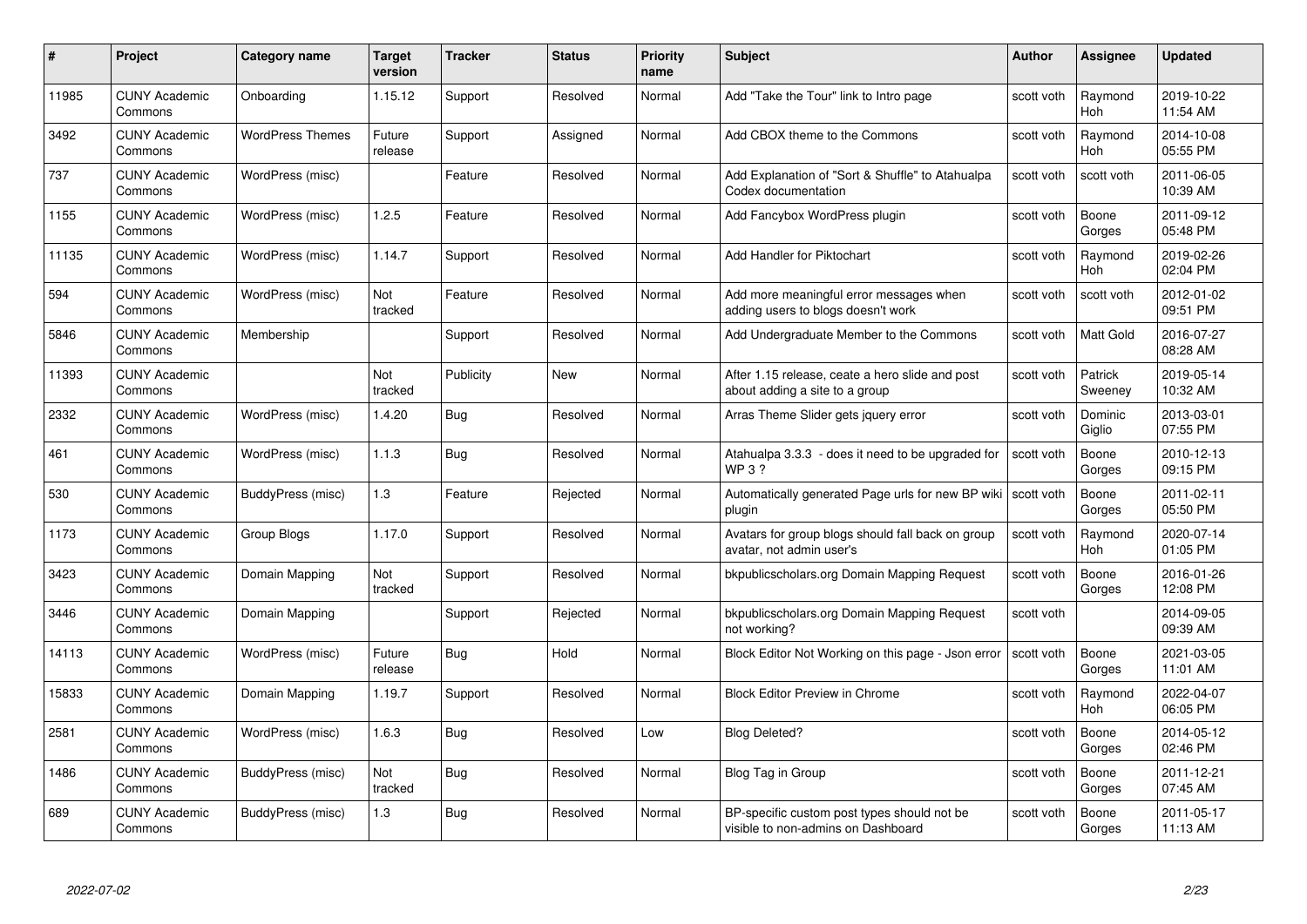| #     | Project                         | Category name            | Target<br>version | <b>Tracker</b> | <b>Status</b> | <b>Priority</b><br>name | <b>Subject</b>                                                                    | Author     | Assignee              | <b>Updated</b>         |
|-------|---------------------------------|--------------------------|-------------------|----------------|---------------|-------------------------|-----------------------------------------------------------------------------------|------------|-----------------------|------------------------|
| 11277 | <b>CUNY Academic</b><br>Commons | <b>WordPress Themes</b>  | 1.14.10           | Support        | Resolved      | High                    | Bridge Theme is broken                                                            | scott voth | <b>Matt Gold</b>      | 2019-03-28<br>10:07 AM |
| 13256 | <b>CUNY Academic</b><br>Commons | <b>WordPress Themes</b>  | 1.17.3            | Support        | Resolved      | Normal                  | Bridge theme update                                                               | scott voth | Boone<br>Gorges       | 2020-09-08<br>11:36 AM |
| 13494 | <b>CUNY Academic</b><br>Commons | <b>Public Portfolio</b>  | 1.17.6            | <b>Bug</b>     | Resolved      | Normal                  | Brief Descriptor and About You Profile Fields do<br>not display on mobile devices | scott voth | Boone<br>Gorges       | 2020-10-27<br>11:00 AM |
| 7810  | <b>CUNY Academic</b><br>Commons | <b>WordPress Themes</b>  | 1.10.15           | Support        | Resolved      | Normal                  | Brunelleschi theme deprecation                                                    | scott voth |                       | 2017-03-27<br>10:38 AM |
| 1316  | <b>CUNY Academic</b><br>Commons | BuddyPress (misc)        | 1.2.5             | <b>Bug</b>     | Resolved      | Normal                  | Buddy Press Docs - comments going to email, but<br>not to the Doc                 | scott voth | Boone<br>Gorges       | 2011-11-04<br>12:53 PM |
| 10225 | <b>CUNY Academic</b><br>Commons | <b>BuddyPress Docs</b>   | 1.13.8            | Bug            | Resolved      | Normal                  | BuddyPress doc disappeared after being created<br>by Maura Smale                  | scott voth | Boone<br>Gorges       | 2018-08-27<br>09:00 AM |
| 2631  | <b>CUNY Academic</b><br>Commons | commonsinabox.org        | Not<br>tracked    | Bug            | Resolved      | Normal                  | Bullet Points don't display in Forum posts on<br>CBOX.org                         | scott voth | Boone<br>Gorges       | 2014-05-01<br>08:11 PM |
| 4631  | <b>CUNY Academic</b><br>Commons | WordPress (misc)         | Not<br>tracked    | Bug            | Rejected      | High                    | caching/ssl issues ??                                                             | scott voth | Boone<br>Gorges       | 2016-01-26<br>10:35 AM |
| 9959  | <b>CUNY Academic</b><br>Commons | <b>WordPress Plugins</b> |                   | Bug            | Resolved      | Normal                  | Carto Map embed issue                                                             | scott voth |                       | 2018-06-22<br>07:00 PM |
| 15507 | <b>CUNY Academic</b><br>Commons | Commons In A Box         | Not<br>tracked    | Support        | Resolved      | Normal                  | <b>CBOX</b>                                                                       | scott voth | Raymond<br><b>Hoh</b> | 2022-03-02<br>02:02 PM |
| 7892  | <b>CUNY Academic</b><br>Commons | Commons In A Box         |                   | Bug            | Rejected      | Normal                  | CBOX - Group widget filter links overlap widget<br>title                          | scott voth | Boone<br>Gorges       | 2017-04-04<br>10:16 AM |
| 5271  | <b>CUNY Academic</b><br>Commons | Server                   |                   | Support        | Resolved      | High                    | CBOX and Commons sites down?                                                      | scott voth |                       | 2016-02-28<br>12:30 PM |
| 6184  | <b>CUNY Academic</b><br>Commons | commonsinabox.org        | Not<br>tracked    | Bug            | Resolved      | Normal                  | <b>CBOX Confirm User Registration plugin</b>                                      | scott voth | Raymond<br>Hoh        | 2018-09-12<br>01:50 PM |
| 3841  | <b>CUNY Academic</b><br>Commons | commonsinabox.org        | Not<br>tracked    | <b>Bug</b>     | Resolved      | Normal                  | CBOX.org Registration Plugin Not Working                                          | scott voth | Boone<br>Gorges       | 2016-01-26<br>03:27 PM |
| 15185 | <b>CUNY Academic</b><br>Commons | <b>Commons Profile</b>   | 1.19.2            | Support        | Resolved      | Normal                  | Change "Edit Profile" button to "Edit Public Profile"                             | scott voth | Boone<br>Gorges       | 2022-01-25<br>11:33 AM |
| 4309  | <b>CUNY Academic</b><br>Commons | Home Page                | 1.8.5             | Feature        | Resolved      | Normal                  | Change Main Navigation Help Link to<br>http://codex.commons.gc.cuny.edu/          | scott voth |                       | 2015-07-21<br>10:45 AM |
| 12147 | <b>CUNY Academic</b><br>Commons | Events                   |                   | Support        | Duplicate     | Normal                  | Changes to the Events Calendar "subscribe"<br>interface                           | scott voth | Raymond<br><b>Hoh</b> | 2020-11-05<br>06:00 PM |
| 8427  | <b>CUNY Academic</b><br>Commons | <b>WordPress Themes</b>  | 1.11.8            | Support        | Resolved      | Normal                  | child theme request for Short Docs                                                | scott voth | Boone<br>Gorges       | 2017-08-01<br>10:13 PM |
| 14994 | <b>CUNY Academic</b><br>Commons | cdev.gc.cuny.edu         | Not<br>tracked    | Support        | In Progress   | Normal                  | Clear Cache on CDEV                                                               | scott voth | Raymond<br>Hoh        | 2021-12-07<br>03:51 PM |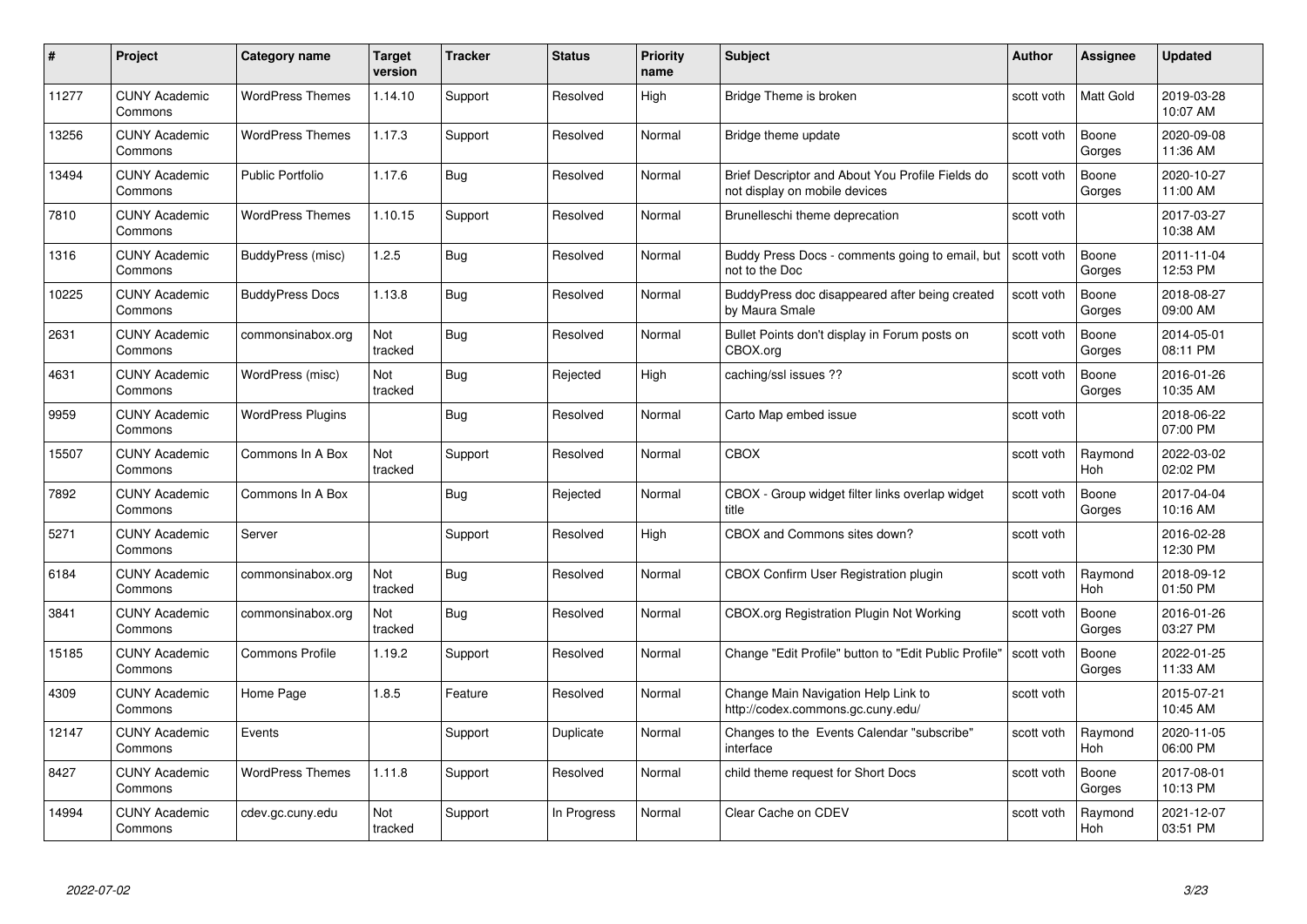| #     | Project                         | <b>Category name</b>        | Target<br>version | <b>Tracker</b> | <b>Status</b>        | <b>Priority</b><br>name | <b>Subject</b>                                                               | <b>Author</b> | Assignee              | <b>Updated</b>         |
|-------|---------------------------------|-----------------------------|-------------------|----------------|----------------------|-------------------------|------------------------------------------------------------------------------|---------------|-----------------------|------------------------|
| 10982 | <b>CUNY Academic</b><br>Commons | Domain Mapping              | Not<br>tracked    | Support        | Reporter<br>Feedback | Normal                  | <b>CNAME</b> question                                                        | scott voth    |                       | 2019-01-22<br>04:29 PM |
| 2112  | <b>CUNY Academic</b><br>Commons | WordPress (misc)            | 1.4.5             | Bug            | Resolved             | Normal                  | Codex Slider getting a jquery error                                          | scott voth    | Dominic<br>Giglio     | 2012-09-18<br>06:38 PM |
| 9538  | <b>CUNY Academic</b><br>Commons | Analytics                   | Not<br>tracked    | Support        | Resolved             | Normal                  | collecting Google Analytics for mapped Domains                               | scott voth    | Boone<br>Gorges       | 2018-04-27<br>09:23 AM |
| 13379 | <b>CUNY Academic</b><br>Commons | Domain Mapping              | Not<br>tracked    | Support        | Resolved             | Normal                  | Commenting issue with Mapped Domain (Using<br>Jetpack)                       | scott voth    | Raymond<br><b>Hoh</b> | 2020-10-13<br>10:02 AM |
| 12573 | <b>CUNY Academic</b><br>Commons | <b>WordPress Plugins</b>    | Future<br>release | <b>Bug</b>     | <b>New</b>           | Normal                  | <b>CommentPress Core Issues</b>                                              | scott voth    |                       | 2020-03-24<br>04:32 PM |
| 13035 | <b>CUNY Academic</b><br>Commons | <b>BuddyPress Docs</b>      | 1.17.0            | Support        | Rejected             | Normal                  | Commons 1.17 and BP Docs - TinyMCE options<br>and layout                     | scott voth    | Boone<br>Gorges       | 2020-07-14<br>02:21 PM |
| 13060 | <b>CUNY Academic</b><br>Commons | Site cloning                | 1.17.3            | <b>Bug</b>     | Rejected             | Normal                  | Commons 1.17 clone issue                                                     | scott voth    | Jeremy Felt           | 2020-09-01<br>03:10 PM |
| 13088 | <b>CUNY Academic</b><br>Commons | Site cloning                | 1.17.0            | Bug            | Rejected             | Normal                  | Commons 1.17 creating group + site                                           | scott voth    | Jeremy Felt           | 2020-07-27<br>01:56 PM |
| 11671 | <b>CUNY Academic</b><br>Commons | Information<br>Architecture |                   | Design/UX      | Resolved             | Normal                  | Commons Home Page Access                                                     | scott voth    | Chris Stein           | 2019-07-30<br>04:39 PM |
| 9745  | <b>CUNY Academic</b><br>Commons | Commons In A Box            | Not<br>tracked    | Support        | Resolved             | Normal                  | Commons in a Box - Query monitor                                             | scott voth    |                       | 2018-05-09<br>01:24 PM |
| 15151 | <b>CUNY Academic</b><br>Commons | Design                      | 1.19.7            | Support        | Resolved             | Normal                  | Commons Main Navigation does not show which<br>tab you are on                | scott voth    | Sara<br>Cannon        | 2022-04-12<br>11:31 AM |
| 2436  | <b>CUNY Academic</b><br>Commons | WordPress (misc)            | 1.4.20            | Bug            | Resolved             | Normal                  | Commons News blog - Commons Buzz Slider                                      | scott voth    | Boone<br>Gorges       | 2013-02-28<br>11:27 AM |
| 14394 | <b>CUNY Academic</b><br>Commons |                             | Not<br>tracked    | Feature        | New                  | Normal                  | Commons News Site - redesign                                                 | scott voth    | scott voth            | 2021-09-14<br>10:46 AM |
| 14986 | <b>CUNY Academic</b><br>Commons | Server                      | Not<br>tracked    | <b>Bug</b>     | Resolved             | High                    | Commons Site Down?                                                           | scott voth    | Boone<br>Gorges       | 2021-11-23<br>04:21 PM |
| 5747  | <b>CUNY Academic</b><br>Commons | Server                      |                   | Bug            | Resolved             | Urgent                  | Commons Site seems to be down                                                | scott voth    |                       | 2016-06-27<br>09:16 PM |
| 2316  | <b>CUNY Academic</b><br>Commons | commonsinabox.org           | Not<br>tracked    | Bug            | Resolved             | Normal                  | Commonsinabox.org - group forum - can't access<br>second page of forum posts | scott voth    | Boone<br>Gorges       | 2012-12-03<br>11:57 AM |
| 2435  | <b>CUNY Academic</b><br>Commons | commonsinabox.org           |                   | Bug            | Resolved             | Normal                  | commonsinabox.org - media upload file types                                  | scott voth    | Boone<br>Gorges       | 2013-02-13<br>09:58 PM |
| 2337  | <b>CUNY Academic</b><br>Commons | commonsinabox.org           | Not<br>tracked    | Bug            | Rejected             | High                    | commonsinabox.org - notifications                                            | scott voth    | Boone<br>Gorges       | 2012-12-12<br>01:43 PM |
| 7343  | CUNY Academic<br>Commons        | commonsinabox.org           | Not<br>tracked    | <b>Bug</b>     | Resolved             | Normal                  | commonsinabox.org - unable to access backend                                 | scott voth    |                       | 2017-01-06<br>11:58 AM |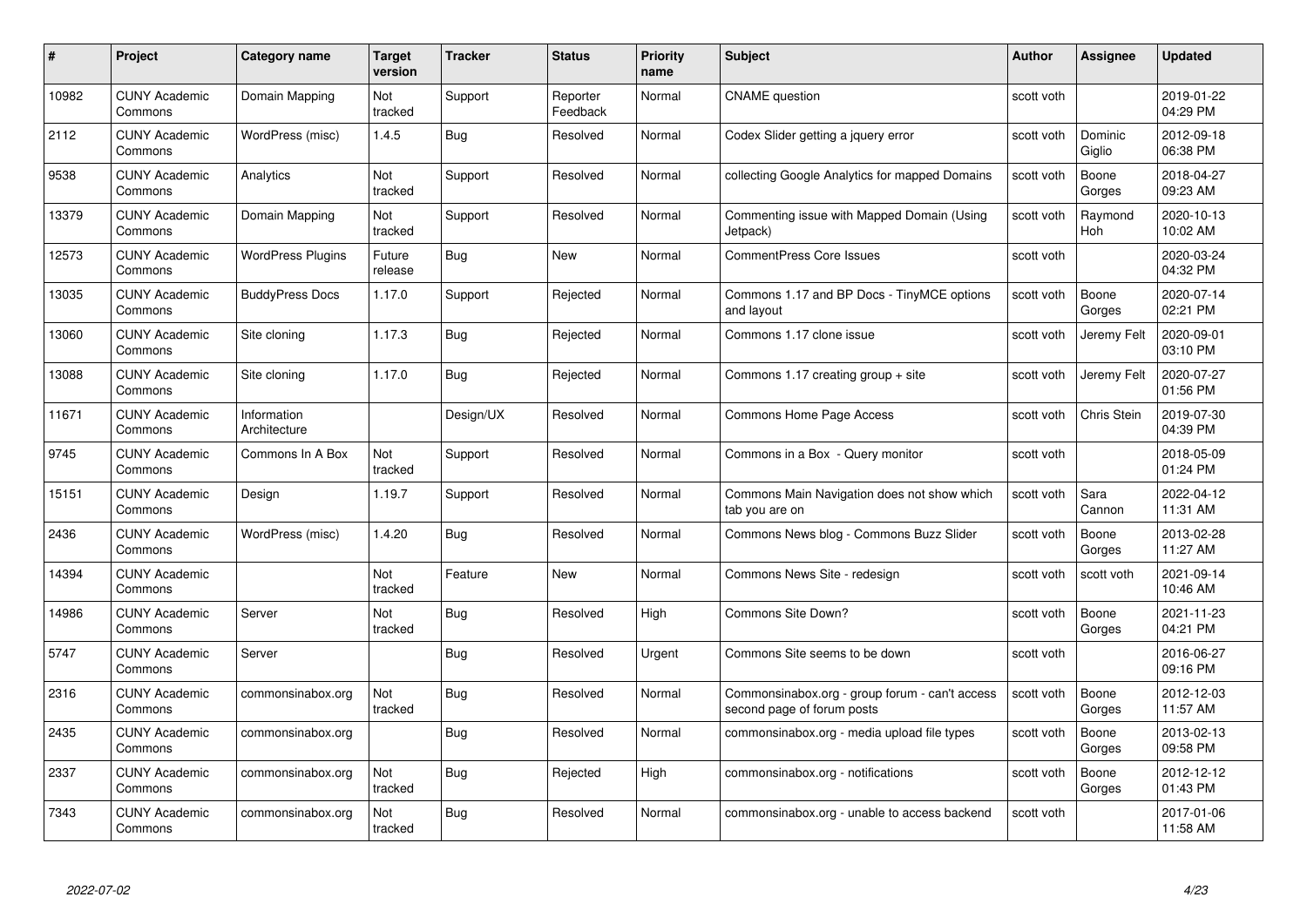| #     | Project                         | <b>Category name</b>     | Target<br>version | <b>Tracker</b> | <b>Status</b> | <b>Priority</b><br>name | <b>Subject</b>                                                     | <b>Author</b> | <b>Assignee</b>       | <b>Updated</b>         |
|-------|---------------------------------|--------------------------|-------------------|----------------|---------------|-------------------------|--------------------------------------------------------------------|---------------|-----------------------|------------------------|
| 9707  | <b>CUNY Academic</b><br>Commons | commonsinabox.org        |                   | Support        | Resolved      | Normal                  | CommonsinaBox.org DEV admin not responding                         | scott voth    |                       | 2018-05-07<br>10:38 AM |
| 7295  | <b>CUNY Academic</b><br>Commons | commonsinabox.org        | Not<br>tracked    | Support        | Resolved      | High                    | commonsinabox.org performance issues                               | scott voth    |                       | 2017-01-03<br>10:52 AM |
| 2585  | <b>CUNY Academic</b><br>Commons | commonsinabox.org        | Not<br>tracked    | <b>Bug</b>     | Resolved      | Normal                  | commonsinbox.org - no "site features" option                       | scott voth    | Boone<br>Gorges       | 2013-05-21<br>09:15 PM |
| 4524  | <b>CUNY Academic</b><br>Commons | Events                   | 1.9               | Feature        | Resolved      | Normal                  | Create a iCal Feed for Events Calendar                             | scott voth    | Raymond<br><b>Hoh</b> | 2015-11-09<br>12:55 PM |
| 12671 | <b>CUNY Academic</b><br>Commons | <b>WordPress Plugins</b> | 1.16.10           | <b>Bug</b>     | Resolved      | Normal                  | Creative Commons License Not Available With<br><b>Block Editor</b> | scott voth    | Raymond<br>Hoh        | 2020-04-28<br>11:03 AM |
| 2561  | <b>CUNY Academic</b><br>Commons | commonsinabox.org        | Not<br>tracked    | Bug            | Resolved      | Normal                  | CSS Issues on Commonsinabox.org                                    | scott voth    | Boone<br>Gorges       | 2013-05-16<br>03:31 PM |
| 5311  | <b>CUNY Academic</b><br>Commons |                          | Not<br>tracked    | Support        | Resolved      | Normal                  | <b>CUNY SLA Lab collaboration</b>                                  | scott voth    | scott voth            | 2016-10-11<br>08:48 PM |
| 6110  | <b>CUNY Academic</b><br>Commons | cuny.is                  |                   | Support        | Resolved      | Normal                  | cuny.is Request                                                    | scott voth    | Sarah<br>Morgano      | 2016-10-03<br>03:03 AM |
| 13946 | <b>CUNY Academic</b><br>Commons | <b>WordPress Plugins</b> | 2.1.0             | Support        | Assigned      | Normal                  | <b>Custom Embed handler For OneDrive files</b>                     | scott voth    | Raymond<br>Hoh        | 2022-05-26<br>10:46 AM |
| 13492 | <b>CUNY Academic</b><br>Commons | Shortcodes and<br>embeds | 1.17.6            | Support        | Resolved      | Normal                  | customized handler for quizlet embeds                              | scott voth    | Boone<br>Gorges       | 2020-10-27<br>11:00 AM |
| 1745  | <b>CUNY Academic</b><br>Commons | BuddyPress (misc)        | Not<br>tracked    | Bug            | Resolved      | Normal                  | Dashboard Access to Create Hero Slides                             | scott voth    | Boone<br>Gorges       | 2012-03-19<br>04:14 PM |
| 3703  | <b>CUNY Academic</b><br>Commons | Homepage Slides          |                   | <b>Bug</b>     | Rejected      | Normal                  | Delay in Loading Hero Slide Images                                 | scott voth    | scott voth            | 2014-12-11<br>08:42 PM |
| 4373  | <b>CUNY Academic</b><br>Commons | <b>Public Portfolio</b>  | Not<br>tracked    | Support        | Resolved      | Normal                  | Delete Old "Title" section from Member's public<br>portfolio page  | scott voth    | Boone<br>Gorges       | 2015-08-04<br>09:01 PM |
| 528   | <b>CUNY Academic</b><br>Commons | BuddyPress (misc)        | 1.2               | Bug            | Resolved      | Low                     | Delete pages using new BP "wiki" plugin?                           | scott voth    | Boone<br>Gorges       | 2011-03-25<br>11:13 AM |
| 14437 | <b>CUNY Academic</b><br>Commons | Courses                  | 1.19.0            | Bug            | Resolved      | Normal                  | Deleted Sites Show Up On Courses Tab                               | scott voth    | Boone<br>Gorges       | 2022-01-04<br>12:04 PM |
| 12550 | <b>CUNY Academic</b><br>Commons | <b>WordPress Plugins</b> | 1.16.8            | Support        | Resolved      | Normal                  | Deprecate CommentPress Core?                                       | scott voth    | Boone<br>Gorges       | 2020-03-24<br>11:43 AM |
| 12773 | <b>CUNY Academic</b><br>Commons | <b>WordPress Themes</b>  | Not<br>tracked    | Support        | Resolved      | Normal                  | Deprecate Serif Lite theme                                         | scott voth    |                       | 2020-05-12<br>05:44 PM |
| 14468 | <b>CUNY Academic</b><br>Commons | <b>WordPress Plugins</b> | 1.18.11           | Support        | Resolved      | Normal                  | deprecate ShareThis plugin / Add ShareThis<br><b>Share Buttons</b> | scott voth    | Boone<br>Gorges       | 2021-05-25<br>11:04 AM |
| 11590 | <b>CUNY Academic</b><br>Commons | <b>WordPress Plugins</b> | 1.15.4            | Support        | Resolved      | Normal                  | deprecate The The Tabs and Accordion plugin                        | scott voth    |                       | 2019-06-25<br>04:22 PM |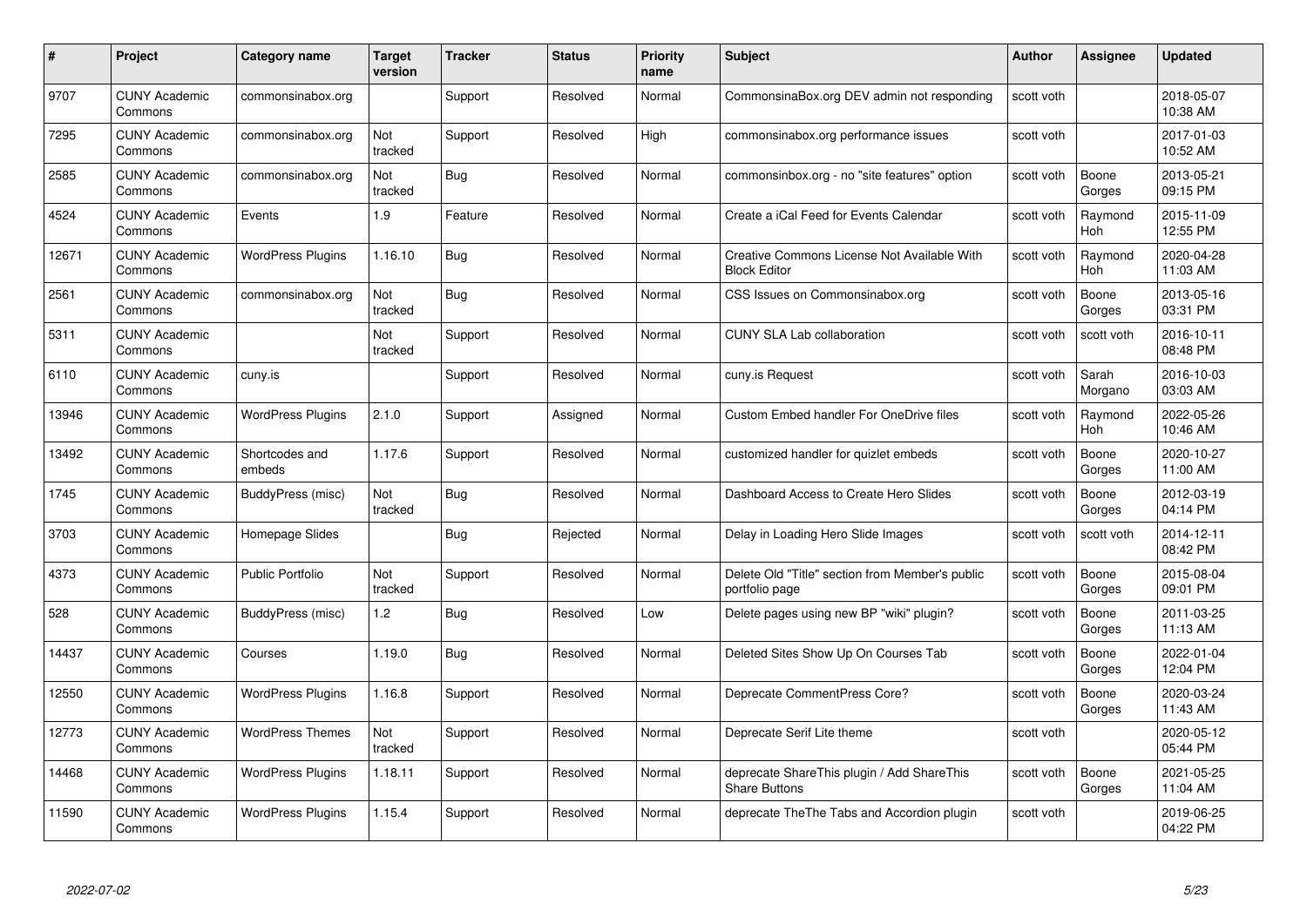| #     | Project                         | <b>Category name</b>    | Target<br>version | <b>Tracker</b> | <b>Status</b>        | <b>Priority</b><br>name | <b>Subject</b>                                                                         | <b>Author</b> | <b>Assignee</b>  | <b>Updated</b>         |
|-------|---------------------------------|-------------------------|-------------------|----------------|----------------------|-------------------------|----------------------------------------------------------------------------------------|---------------|------------------|------------------------|
| 13755 | <b>CUNY Academic</b><br>Commons | <b>WordPress Themes</b> | Not<br>tracked    | Support        | Resolved             | Normal                  | Deprecate Twenty Ten and Twenty Eleven<br>themes                                       | scott voth    |                  | 2021-01-12<br>10:46 AM |
| 10858 | <b>CUNY Academic</b><br>Commons |                         | 1.14.3            | Support        | Resolved             | Normal                  | deprecate WP Post to PDF plugin                                                        | scott voth    |                  | 2018-12-26<br>10:33 AM |
| 1237  | <b>CUNY Academic</b><br>Commons | Events                  | 1.8               | Feature        | Resolved             | Normal                  | Develop Commons Calendar of Events Plugin                                              | scott voth    | Boone<br>Gorges  | 2016-02-15<br>11:19 PM |
| 4407  | <b>CUNY Academic</b><br>Commons | Group Forums            |                   | Bug            | Resolved             | Normal                  | Disable Forum on Existing group is not working                                         | scott voth    | Boone<br>Gorges  | 2015-08-11<br>03:13 PM |
| 11386 | <b>CUNY Academic</b><br>Commons | WordPress - Media       | Not<br>tracked    | Support        | Reporter<br>Feedback | Normal                  | disappearing images                                                                    | scott voth    | Boone<br>Gorges  | 2019-05-14<br>10:32 AM |
| 1343  | <b>CUNY Academic</b><br>Commons | BuddyPress (misc)       |                   | Bug            | Rejected             | Normal                  | Display issue on Front Page - Hero slide<br>description overlaying the top left corner | scott voth    |                  | 2011-12-08<br>07:06 PM |
| 6905  | <b>CUNY Academic</b><br>Commons | Domain Mapping          | Not<br>tracked    | Support        | Rejected             | Normal                  | domain mapping - Approaching Dance conference                                          | scott voth    | Boone<br>Gorges  | 2017-11-15<br>11:09 AM |
| 13924 | <b>CUNY Academic</b><br>Commons | Domain Mapping          | Not<br>tracked    | Support        | Resolved             | Normal                  | domain mapping - cunyhumanitiesalliance.org                                            | scott voth    | Boone<br>Gorges  | 2021-02-02<br>05:39 PM |
| 12407 | <b>CUNY Academic</b><br>Commons | Domain Mapping          | Not<br>tracked    | Support        | Resolved             | Normal                  | Domain Mapping - district15parproject.org                                              | scott voth    | Lihua Wang       | 2020-02-14<br>10:38 AM |
| 14452 | <b>CUNY Academic</b><br>Commons | Domain Mapping          | Not<br>tracked    | Support        | Resolved             | Normal                  | domain mapping - hilarieashton.com                                                     | scott voth    | Boone<br>Gorges  | 2021-05-17<br>10:46 AM |
| 15626 | CUNY Academic<br>Commons        | Domain Mapping          | Not<br>tracked    | Support        | Resolved             | Normal                  | domain mapping - Jason tougaw                                                          | scott voth    | Boone<br>Gorges  | 2022-03-15<br>02:10 PM |
| 15965 | <b>CUNY Academic</b><br>Commons | Domain Mapping          | Not<br>tracked    | Support        | Resolved             | Normal                  | Domain Mapping - Joseph van der Naald                                                  | scott voth    | Boone<br>Gorges  | 2022-04-29<br>04:06 PM |
| 12313 | <b>CUNY Academic</b><br>Commons | Domain Mapping          | Not<br>tracked    | Support        | Duplicate            | Normal                  | domain mapping - laurenspradlin.info                                                   | scott voth    | Matt Gold        | 2020-01-21<br>06:02 PM |
| 6134  | <b>CUNY Academic</b><br>Commons | Domain Mapping          | Not<br>tracked    | Support        | Abandoned            | Normal                  | domain mapping - mellon faculty diversity                                              | scott voth    | scott voth       | 2017-03-26<br>11:22 AM |
| 6135  | <b>CUNY Academic</b><br>Commons | Domain Mapping          | Not<br>tracked    | Support        | Resolved             | Normal                  | domain mapping - Patrick Sweeney                                                       | scott voth    | Matt Gold        | 2016-10-12<br>11:41 AM |
| 15223 | <b>CUNY Academic</b><br>Commons | Domain Mapping          | Not<br>tracked    | Support        | Resolved             | Normal                  | domain mapping - preludenyc.org                                                        | scott voth    | Boone<br>Gorges  | 2022-02-02<br>02:24 PM |
| 15395 | <b>CUNY Academic</b><br>Commons | Domain Mapping          | 1.19.5            | Support        | Resolved             | Normal                  | Domain Mapping - Queens College Department of<br><b>Urban Studies</b>                  | scott voth    | Boone<br>Gorges  | 2022-02-22<br>11:40 AM |
| 12246 | <b>CUNY Academic</b><br>Commons | Domain Mapping          | Not<br>tracked    | Support        | Resolved             | Normal                  | domain mapping - Sam Neylon                                                            | scott voth    | Lihua Wang       | 2020-01-06<br>10:55 AM |
| 15253 | CUNY Academic<br>Commons        | Domain Mapping          | Not<br>tracked    | Support        | Resolved             | Normal                  | domain mapping - segal film festival                                                   | scott voth    | <b>Matt Gold</b> | 2022-02-04<br>11:29 AM |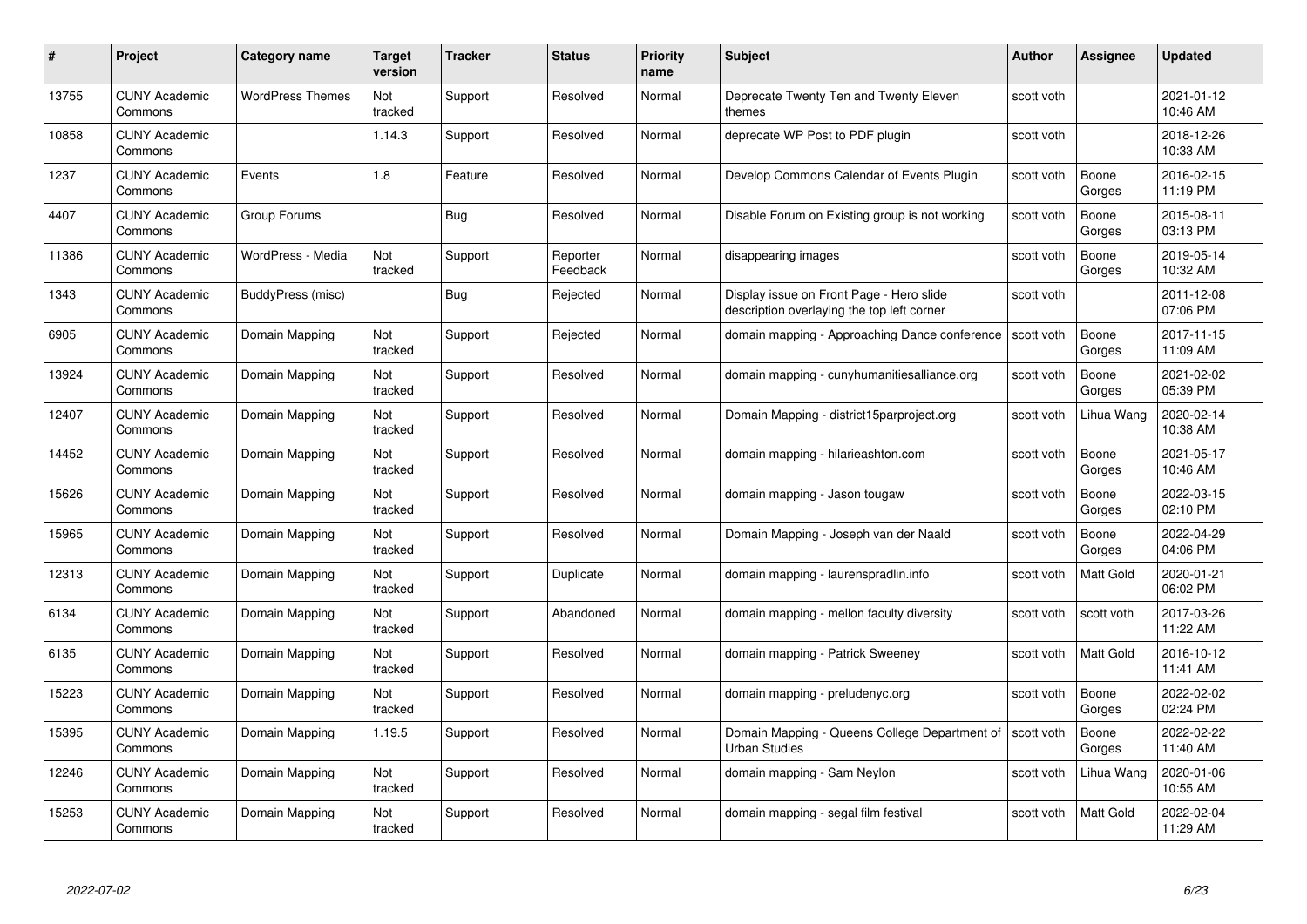| #     | Project                         | Category name  | Target<br>version | <b>Tracker</b> | <b>Status</b> | <b>Priority</b><br>name | <b>Subject</b>                                            | <b>Author</b> | <b>Assignee</b>  | <b>Updated</b>         |
|-------|---------------------------------|----------------|-------------------|----------------|---------------|-------------------------|-----------------------------------------------------------|---------------|------------------|------------------------|
| 16227 | <b>CUNY Academic</b><br>Commons | Domain Mapping | Not<br>tracked    | Support        | Resolved      | Normal                  | domain mapping - Sruthi Atmakur-Javdekar                  | scott voth    | <b>Matt Gold</b> | 2022-06-15<br>02:34 PM |
| 10860 | <b>CUNY Academic</b><br>Commons | Domain Mapping | Not<br>tracked    | Support        | Resolved      | Normal                  | domain mapping for Leah Feder                             | scott voth    | Matt Gold        | 2019-01-10<br>01:37 PM |
| 13440 | <b>CUNY Academic</b><br>Commons | Domain Mapping | Not<br>tracked    | Support        | Resolved      | Normal                  | Domain mapping for morrisjustice.org                      | scott voth    | Matt Gold        | 2020-10-13<br>02:54 PM |
| 5617  | <b>CUNY Academic</b><br>Commons | Domain Mapping | Not<br>tracked    | Support        | Resolved      | Normal                  | Domain Mapping Issue - Paul Herbert                       | scott voth    | Boone<br>Gorges  | 2016-05-30<br>12:04 PM |
| 13374 | <b>CUNY Academic</b><br>Commons | Domain Mapping |                   | Support        | Resolved      | Normal                  | domain mapping question                                   | scott voth    |                  | 2020-10-01<br>01:10 PM |
| 8624  | <b>CUNY Academic</b><br>Commons | Domain Mapping | Not<br>tracked    | Support        | Resolved      | Normal                  | domain mapping request                                    | scott voth    | Boone<br>Gorges  | 2017-10-05<br>12:50 PM |
| 11629 | <b>CUNY Academic</b><br>Commons | Domain Mapping | Not<br>tracked    | Support        | Resolved      | Normal                  | domain mapping request                                    | scott voth    | Raymond<br>Hoh   | 2019-07-17<br>10:22 AM |
| 5511  | <b>CUNY Academic</b><br>Commons | Domain Mapping | Not<br>tracked    | Support        | Resolved      | Normal                  | Domain Mapping Request - Artem Altman                     | scott voth    | scott voth       | 2016-06-16<br>09:46 PM |
| 6383  | <b>CUNY Academic</b><br>Commons | Domain Mapping | Not<br>tracked    | Support        | Resolved      | Normal                  | Domain Mapping request - Azriel Genack                    | scott voth    | Boone<br>Gorges  | 2016-10-21<br>03:48 PM |
| 3199  | <b>CUNY Academic</b><br>Commons | Domain Mapping |                   | Support        | Resolved      | Normal                  | domain mapping request - bethanyholmstrom.net             | scott voth    | Boone<br>Gorges  | 2014-05-08<br>02:40 PM |
| 5344  | <b>CUNY Academic</b><br>Commons | Domain Mapping | Not<br>tracked    | Support        | Resolved      | Normal                  | Domain Mapping Request - Bijan Kimiagar                   | scott voth    | scott voth       | 2016-03-31<br>10:52 PM |
| 10796 | <b>CUNY Academic</b><br>Commons | Domain Mapping | Not<br>tracked    | Support        | Resolved      | Normal                  | domain mapping request - BMCC OER                         | scott voth    | Matt Gold        | 2018-12-06<br>07:47 PM |
| 3603  | <b>CUNY Academic</b><br>Commons | Domain Mapping | Not<br>tracked    | Support        | Resolved      | Normal                  | Domain Mapping Request - CERG                             | scott voth    | scott voth       | 2014-11-19<br>04:28 PM |
| 4571  | <b>CUNY Academic</b><br>Commons | Domain Mapping | Not<br>tracked    | Support        | Resolved      | Normal                  | Domain Mapping Request - Courtney Drayer                  | scott voth    | Matt Gold        | 2015-09-16<br>05:19 PM |
| 12236 | <b>CUNY Academic</b><br>Commons | Domain Mapping | Not<br>tracked    | Support        | Resolved      | Normal                  | domain mapping request - johnbrenkman.com                 | scott voth    | Matt Gold        | 2019-12-27<br>09:32 AM |
| 9794  | <b>CUNY Academic</b><br>Commons | Domain Mapping | Not<br>tracked    | Support        | Resolved      | Normal                  | domain Mapping request - Joseph Reynolds Van<br>Der Naald | scott voth    | Boone<br>Gorges  | 2018-05-22<br>01:54 PM |
| 11190 | <b>CUNY Academic</b><br>Commons | Domain Mapping |                   | Support        | Resolved      | Normal                  | Domain Mapping Request - Kate Culkin                      | scott voth    | Boone<br>Gorges  | 2019-03-16<br>10:01 AM |
| 3635  | <b>CUNY Academic</b><br>Commons | Domain Mapping | Not<br>tracked    | Support        | Resolved      | Normal                  | Domain Mapping Request - Keith Miyake                     | scott voth    | Matt Gold        | 2014-11-10<br>08:15 PM |
| 10180 | CUNY Academic<br>Commons        | Domain Mapping | 1.13.8            | Support        | Resolved      | Normal                  | domain mapping request - Kelle Cruz                       | scott voth    | <b>Matt Gold</b> | 2018-08-29<br>03:23 PM |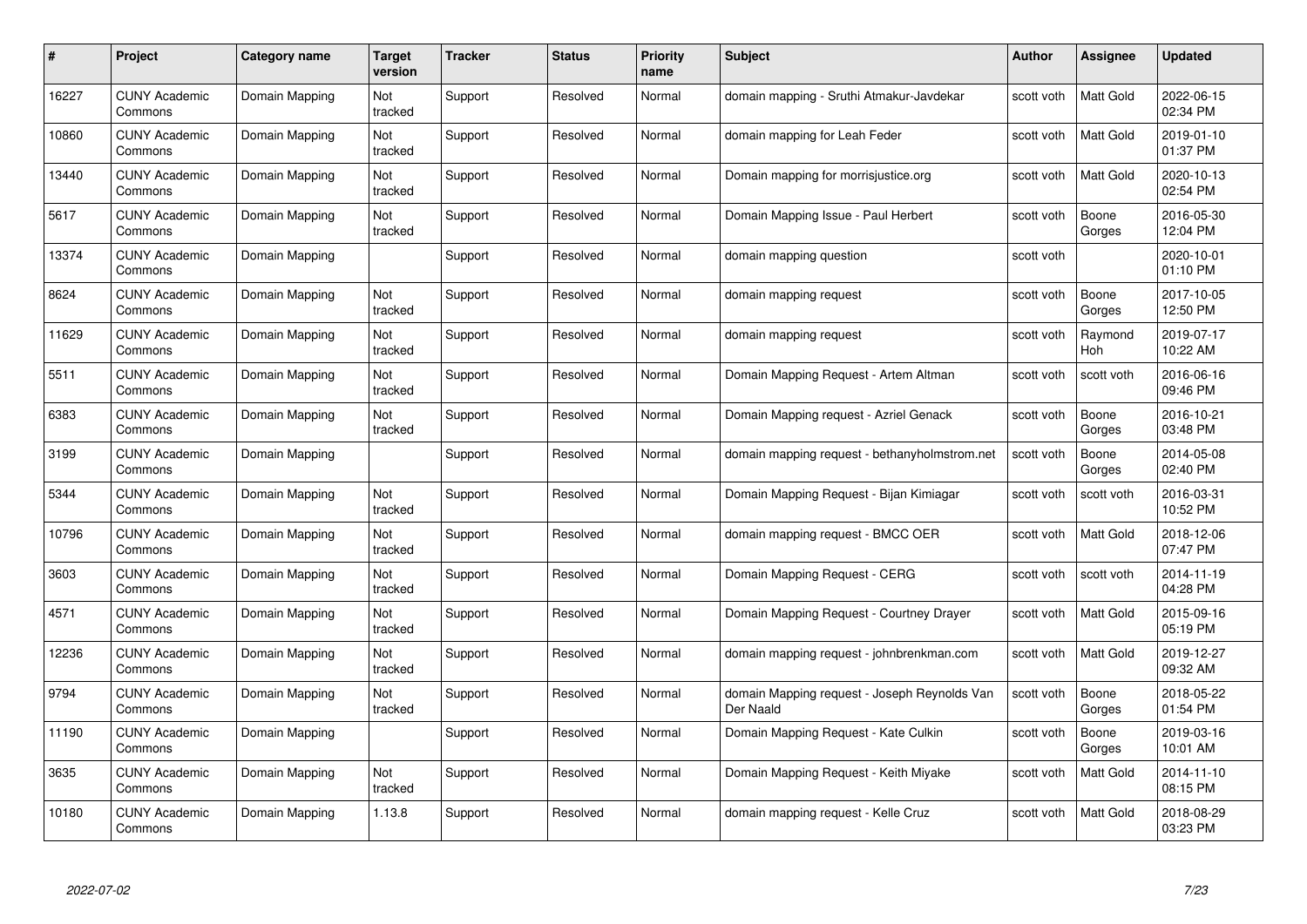| #     | Project                         | Category name      | Target<br>version | <b>Tracker</b> | <b>Status</b>        | <b>Priority</b><br>name | <b>Subject</b>                                  | <b>Author</b> | <b>Assignee</b>       | <b>Updated</b>         |
|-------|---------------------------------|--------------------|-------------------|----------------|----------------------|-------------------------|-------------------------------------------------|---------------|-----------------------|------------------------|
| 12878 | <b>CUNY Academic</b><br>Commons | Domain Mapping     | Not<br>tracked    | Support        | Resolved             | Normal                  | Domain Mapping request - Lidia Hernandez Tapia  | scott voth    | <b>Matt Gold</b>      | 2020-06-05<br>12:58 PM |
| 3182  | <b>CUNY Academic</b><br>Commons | Domain Mapping     | Not<br>tracked    | Support        | Resolved             | Normal                  | domain mapping request - muphyinstituteblog.org | scott voth    | Matt Gold             | 2014-05-01<br>01:12 PM |
| 3269  | <b>CUNY Academic</b><br>Commons | Domain Mapping     | Not<br>tracked    | Support        | Resolved             | Normal                  | Domain mapping request - Natascia Boeri         | scott voth    | Boone<br>Gorges       | 2015-11-30<br>03:17 PM |
| 4902  | <b>CUNY Academic</b><br>Commons | Domain Mapping     | Not<br>tracked    | Support        | Resolved             | Normal                  | domain mapping request - Patrick Sweeney        | scott voth    | Boone<br>Gorges       | 2015-12-07<br>01:32 AM |
| 3082  | <b>CUNY Academic</b><br>Commons | Domain Mapping     | Not<br>tracked    | Support        | Resolved             | Normal                  | Domain Mapping Request - Ruth O'Brien           | scott voth    | Boone<br>Gorges       | 2014-03-05<br>07:16 PM |
| 12924 | <b>CUNY Academic</b><br>Commons | Domain Mapping     | Not<br>tracked    | Support        | Resolved             | Normal                  | Domain Mapping request - Sam Phillips           | scott voth    | Boone<br>Gorges       | 2020-06-12<br>03:29 PM |
| 2878  | <b>CUNY Academic</b><br>Commons | WordPress (misc)   | Not<br>tracked    | Support        | Resolved             | Normal                  | Domain Mapping Request - Sarah Welsh            | scott voth    | Boone<br>Gorges       | 2016-01-26<br>12:39 AM |
| 3753  | <b>CUNY Academic</b><br>Commons | Domain Mapping     | Not<br>tracked    | Support        | Resolved             | High                    | Domain mapping request - Sujatha Fernandes      | scott voth    | Raymond<br>Hoh        | 2015-11-30<br>03:11 PM |
| 4954  | <b>CUNY Academic</b><br>Commons | Domain Mapping     | Not<br>tracked    | Support        | Resolved             | Normal                  | domain mapping request - Talia Schaffer         | scott voth    | Boone<br>Gorges       | 2015-12-07<br>01:24 AM |
| 11493 | <b>CUNY Academic</b><br>Commons | Domain Mapping     | Not<br>tracked    | Support        | Reporter<br>Feedback | Normal                  | Domain Mapping Request - Talia Schaffer         | scott voth    | Matt Gold             | 2019-08-06<br>08:39 AM |
| 13004 | <b>CUNY Academic</b><br>Commons | Domain Mapping     | Not<br>tracked    | Bug            | Resolved             | Normal                  | Domain Mapping request - Wole                   | scott voth    | Matt Gold             | 2020-07-07<br>12:02 PM |
| 3539  | <b>CUNY Academic</b><br>Commons | Domain Mapping     | Not<br>tracked    | Support        | Resolved             | Normal                  | Domain Mapping Request for ACERT                | scott voth    | Boone<br>Gorges       | 2015-11-30<br>03:15 PM |
| 10528 | <b>CUNY Academic</b><br>Commons | Domain Mapping     |                   | Support        | Rejected             | Normal                  | domain Mapping request for Kelly Josephs Baker  | scott voth    |                       | 2018-10-15<br>11:20 AM |
| 11764 | <b>CUNY Academic</b><br>Commons | Domain Mapping     | Not<br>tracked    | Support        | Resolved             | Normal                  | Domain Mapping request for literarybronx.com    | scott voth    | Boone<br>Gorges       | 2019-08-21<br>05:28 PM |
| 3120  | <b>CUNY Academic</b><br>Commons | Domain Mapping     | Not<br>tracked    | Support        | Rejected             | Normal                  | Domain Mapping Request from Paul Julian Smith   | scott voth    | Boone<br>Gorges       | 2016-01-26<br>12:41 AM |
| 11632 | <b>CUNY Academic</b><br>Commons | Domain Mapping     | Not<br>tracked    | Support        | Resolved             | Normal                  | domain mapping request mckinniburg.com          | scott voth    | Raymond<br><b>Hoh</b> | 2019-07-17<br>10:22 AM |
| 5096  | <b>CUNY Academic</b><br>Commons | Domain Mapping     | Not<br>tracked    | Support        | Resolved             | Normal                  | Domain Mapping Request: Lauren Spradlin         | scott voth    | scott voth            | 2020-01-21<br>07:30 PM |
| 12853 | <b>CUNY Academic</b><br>Commons | WordPress - Media  |                   | <b>Bug</b>     | Resolved             | Normal                  | Download All Media throws error                 | scott voth    | Boone<br>Gorges       | 2020-05-29<br>09:26 AM |
| 16170 | CUNY Academic<br>Commons        | Blogs (BuddyPress) | 2.0.1             | <b>Bug</b>     | Resolved             | Normal                  | duplication of campus                           | scott voth    | Boone<br>Gorges       | 2022-06-14<br>11:35 AM |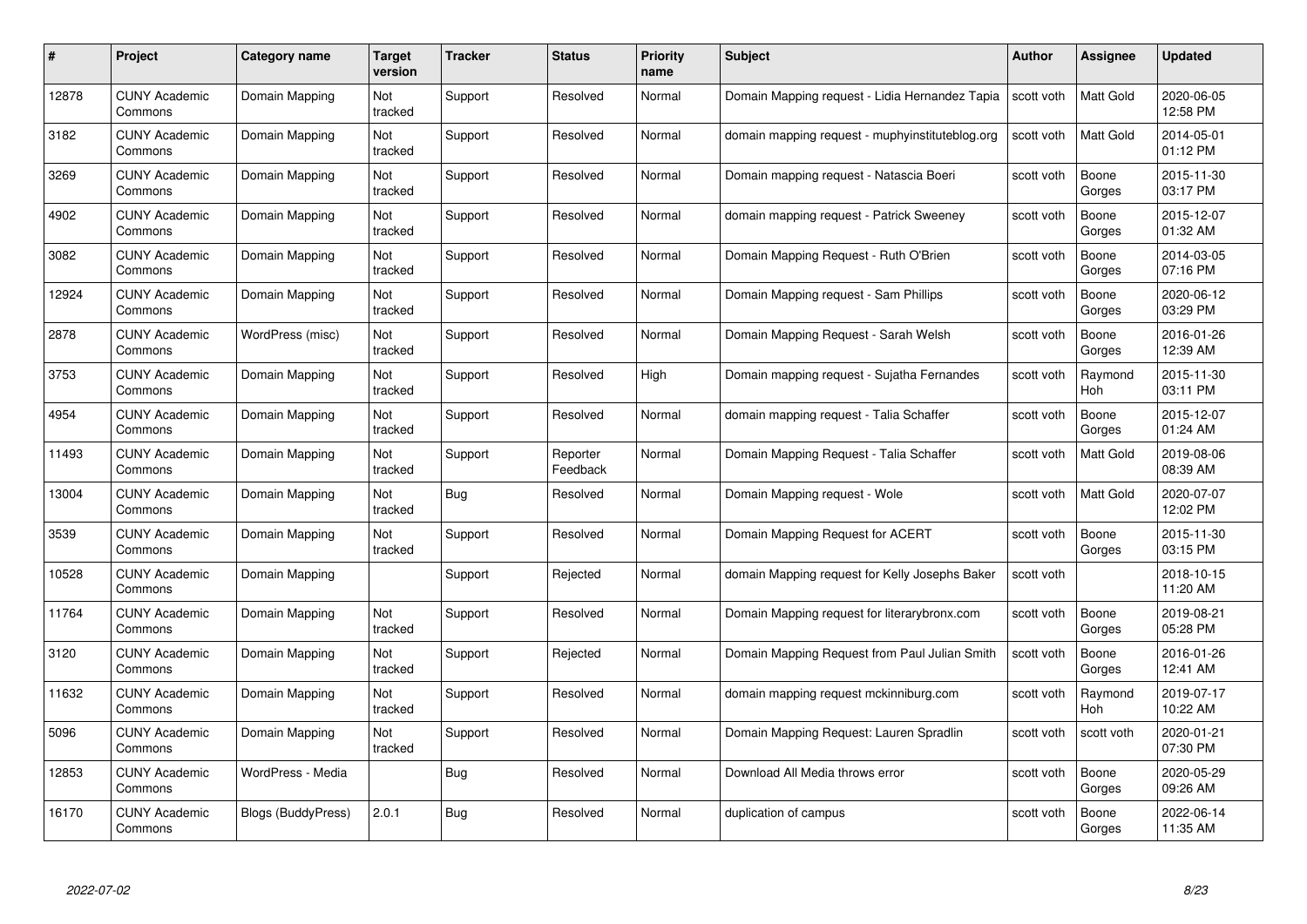| #     | Project                         | <b>Category name</b>       | Target<br>version | <b>Tracker</b> | <b>Status</b> | <b>Priority</b><br>name | <b>Subject</b>                                                          | <b>Author</b> | Assignee              | <b>Updated</b>         |
|-------|---------------------------------|----------------------------|-------------------|----------------|---------------|-------------------------|-------------------------------------------------------------------------|---------------|-----------------------|------------------------|
| 3395  | <b>CUNY Academic</b><br>Commons | <b>Email Notifications</b> | Not<br>tracked    | Bug            | Rejected      | Normal                  | email notification not received                                         | scott voth    | Boone<br>Gorges       | 2016-01-26<br>12:05 PM |
| 14817 | <b>CUNY Academic</b><br>Commons | Group Forums               | 1.18.20           | Feature        | Resolved      | Normal                  | Embed a Commons Group forum to a Site page                              | scott voth    | Raymond<br><b>Hoh</b> | 2021-10-12<br>11:13 AM |
| 15267 | <b>CUNY Academic</b><br>Commons | Shortcodes and<br>embeds   | 1.19.4            | Feature        | Resolved      | Normal                  | Embed a Microsoft Form                                                  | scott voth    | Boone<br>Gorges       | 2022-02-22<br>11:01 AM |
| 12961 | <b>CUNY Academic</b><br>Commons | WordPress (misc)           | 1.16.14           | Support        | Resolved      | Normal                  | Embed Loom.com resources                                                | scott voth    | Boone<br>Gorges       | 2020-06-22<br>01:07 PM |
| 15687 | <b>CUNY Academic</b><br>Commons | WordPress - Media          | 1.19.7            | Feature        | Resolved      | Normal                  | <b>Embed Microsoft Sway Content</b>                                     | scott voth    | Boone<br>Gorges       | 2022-04-12<br>11:31 AM |
| 6542  | <b>CUNY Academic</b><br>Commons | Group Forums               | 1.10              | <b>Bug</b>     | Resolved      | Normal                  | Embedded image's caption is not rendering -<br>Commons 1.10 testing     | scott voth    | Raymond<br>Hoh        | 2016-11-01<br>10:59 AM |
| 516   | <b>CUNY Academic</b><br>Commons | BuddyPress (misc)          | 1.2               | Feature        | Rejected      | Low                     | Embedding video on new BP "wiki-like" plugin                            | scott voth    | Boone<br>Gorges       | 2011-02-11<br>05:48 PM |
| 11860 | <b>CUNY Academic</b><br>Commons | Registration               | Future<br>release | Feature        | <b>New</b>    | Normal                  | Ensure Students Are Aware They Can Use<br>Aliases At Registration       | scott voth    |                       | 2019-09-24<br>08:46 AM |
| 5032  | <b>CUNY Academic</b><br>Commons | Server                     |                   | Support        | Resolved      | Normal                  | Error establishing a database connection                                | scott voth    |                       | 2015-12-14<br>08:46 PM |
| 1222  | <b>CUNY Academic</b><br>Commons | WordPress (misc)           | 1.5               | Feature        | Resolved      | Normal                  | Evaluate Premium Themes for "The Commons<br>Classified"                 | scott voth    | Boone<br>Gorges       | 2011-11-29<br>10:23 AM |
| 6539  | <b>CUNY Academic</b><br>Commons | Events                     | 1.10              | <b>Bug</b>     | Resolved      | Normal                  | Event Room numbers don't seem to be persisted<br>Commons 1.10 testing   | scott voth    | Boone<br>Gorges       | 2016-10-31<br>04:23 PM |
| 4438  | <b>CUNY Academic</b><br>Commons | Events                     | Future<br>release | Bug            | Assigned      | Normal                  | Events Calendar - Export Recurring Events                               | scott voth    | Daniel Jones          | 2016-05-23<br>04:25 PM |
| 13716 | <b>CUNY Academic</b><br>Commons | <b>WordPress Plugins</b>   |                   | Support        | Resolved      | Normal                  | Events sidebar issue with segalcenter.org                               | scott voth    |                       | 2020-12-21<br>10:55 AM |
| 11298 | <b>CUNY Academic</b><br>Commons | Courses                    | 1.16              | Feature        | Resolved      | Normal                  | Explore Ways to Make the "Courses" tab More<br>Interesting              | scott voth    | Boone<br>Gorges       | 2019-12-04<br>10:51 AM |
| 2779  | <b>CUNY Academic</b><br>Commons | BuddyPress (misc)          | 1.5.3             | Bug            | Resolved      | Normal                  | Firefox Issue on Portfolio page when scrolling<br>down                  | scott voth    | Boone<br>Gorges       | 2013-09-19<br>01:52 PM |
| 11500 | <b>CUNY Academic</b><br>Commons | Onboarding                 | 1.15.4            | Support        | Resolved      | Normal                  | Fix Outdated content and links on intro page                            | scott voth    | Raymond<br><b>Hoh</b> | 2019-06-25<br>04:22 PM |
| 8475  | <b>CUNY Academic</b><br>Commons | <b>WordPress Themes</b>    | 1.11.9            | Support        | Resolved      | Normal                  | fix typo in child theme                                                 | scott voth    | Boone<br>Gorges       | 2017-08-08<br>04:31 PM |
| 4841  | <b>CUNY Academic</b><br>Commons | Design                     | Future<br>release | <b>Bug</b>     | Rejected      | Normal                  | Font style on "Friends" Page seems different                            | scott voth    | Boone<br>Gorges       | 2015-11-03<br>07:40 AM |
| 2484  | CUNY Academic<br>Commons        | commonsinabox.org          |                   | <b>Bug</b>     | Resolved      | Normal                  | Forum posts are vanishing - can only view last few<br>on Help & Support | scott voth    | Boone<br>Gorges       | 2013-03-01<br>11:19 AM |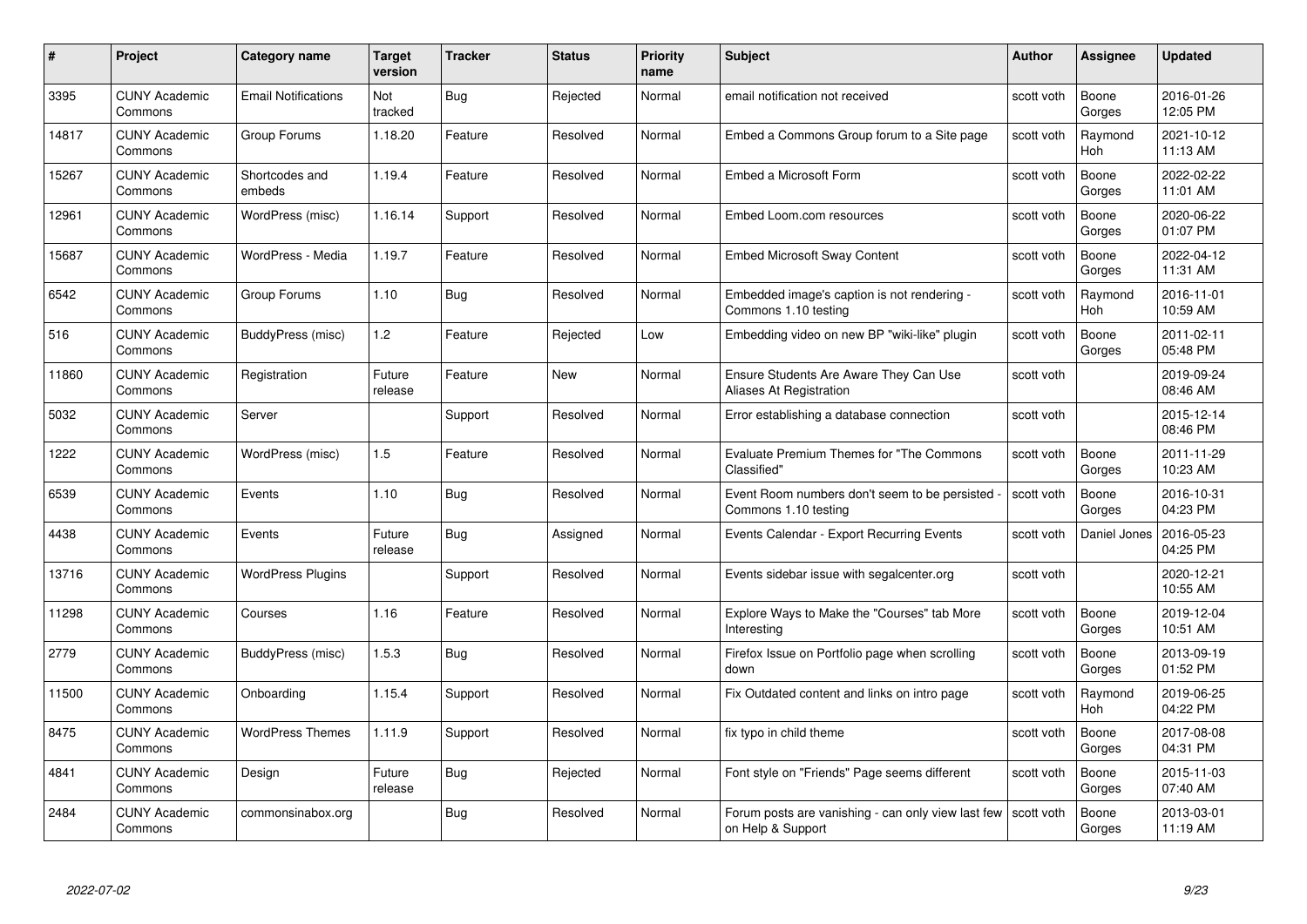| #     | Project                         | <b>Category name</b>           | <b>Target</b><br>version | <b>Tracker</b> | <b>Status</b> | <b>Priority</b><br>name | <b>Subject</b>                                                            | <b>Author</b> | <b>Assignee</b>    | <b>Updated</b>         |
|-------|---------------------------------|--------------------------------|--------------------------|----------------|---------------|-------------------------|---------------------------------------------------------------------------|---------------|--------------------|------------------------|
| 7894  | <b>CUNY Academic</b><br>Commons | Group Forums                   |                          | Bug            | Duplicate     | Normal                  | Forum topics not showing former content                                   | scott voth    | Boone<br>Gorges    | 2017-04-02<br>06:30 PM |
| 6515  | <b>CUNY Academic</b><br>Commons | Homepage Slides                |                          | Bug            | Resolved      | Normal                  | Gallery Posts (i.e. Hero slides) are Not Working                          | scott voth    | scott voth         | 2019-09-23<br>03:01 PM |
| 536   | <b>CUNY Academic</b><br>Commons | WordPress (misc)               | Not<br>tracked           | Feature        | Resolved      | Low                     | Generate statistics on themes used by Commons<br>bloggers                 | scott voth    | <b>Matt Gold</b>   | 2011-02-20<br>12:44 PM |
| 11591 | <b>CUNY Academic</b><br>Commons | Internal Tools and<br>Workflow | Not<br>tracked           | Support        | Resolved      | Normal                  | Get Licence for Camtasia                                                  | scott voth    | <b>Matt Gold</b>   | 2019-07-16<br>11:27 AM |
| 3424  | <b>CUNY Academic</b><br>Commons | WordPress (misc)               | Not<br>tracked           | Support        | Resolved      | Urgent                  | Getting "Error establishing a database connection"                        | scott voth    | <b>Matt Gold</b>   | 2016-01-26<br>12:06 PM |
| 13511 | <b>CUNY Academic</b><br>Commons | Analytics                      | 1.17.7                   | Support        | Resolved      | Normal                  | Google Analytics 4 tagging                                                | scott voth    | Boone<br>Gorges    | 2020-11-10<br>10:31 AM |
| 3478  | <b>CUNY Academic</b><br>Commons | Domain Mapping                 | 1.7.2                    | Feature        | Resolved      | Normal                  | Google Analytics and Mapped Domains                                       | scott voth    | scott voth         | 2014-11-02<br>09:43 AM |
| 13502 | <b>CUNY Academic</b><br>Commons | Analytics                      | 1.17.7                   | Support        | Resolved      | Normal                  | <b>Google Analytics Questions</b>                                         | scott voth    | Boone<br>Gorges    | 2020-11-10<br>10:31 AM |
| 371   | <b>CUNY Academic</b><br>Commons | WordPress (misc)               | 1.1                      | Feature        | Resolved      | Normal                  | Google Maps Embed - WordPress Plug-in<br>Request                          | scott voth    |                    | 2010-11-16<br>05:17 PM |
| 11754 | <b>CUNY Academic</b><br>Commons | Group Files                    | Not<br>tracked           | Support        | Resolved      | Normal                  | Group file folder delete                                                  | scott voth    | Boone<br>Gorges    | 2019-08-15<br>05:10 PM |
| 4455  | <b>CUNY Academic</b><br>Commons | <b>Group Files</b>             | 1.8.8                    | <b>Bug</b>     | Resolved      | High                    | Group Files Download to zip Not working                                   | scott voth    | Boone<br>Gorges    | 2015-08-19<br>09:58 AM |
| 13410 | <b>CUNY Academic</b><br>Commons | Group Library                  | 1.17.5                   | Support        | Resolved      | Normal                  | Group Library Add item with special characters in<br>title                | scott voth    | Boone<br>Gorges    | 2020-10-01<br>12:40 PM |
| 13933 | <b>CUNY Academic</b><br>Commons | Group Library                  | 1.18.4                   | <b>Bug</b>     | Resolved      | Normal                  | Group Library Paging Issue                                                | scott voth    | Boone<br>Gorges    | 2021-02-09<br>11:05 AM |
| 7955  | <b>CUNY Academic</b><br>Commons | <b>User Experience</b>         |                          | Design/UX      | Rejected      | Normal                  | Groups and Sites tabs                                                     | scott voth    | <b>Chris Stein</b> | 2017-10-11<br>11:31 AM |
| 8876  | <b>CUNY Academic</b><br>Commons | cuny.is                        | 1.12.1                   | <b>Bug</b>     | Resolved      | Normal                  | Groups cannot select cuny is URL that matches<br>their group slug exactly | scott voth    | Boone<br>Gorges    | 2017-11-01<br>03:06 PM |
| 1848  | <b>CUNY Academic</b><br>Commons | WordPress (misc)               | 1.3.13                   | <b>Bug</b>     | Resolved      | Normal                  | Having Issues with Saving Menu Changes on the<br><b>Commons Codex</b>     | scott voth    | Boone<br>Gorges    | 2012-04-26<br>07:48 PM |
| 2946  | <b>CUNY Academic</b><br>Commons | WordPress (misc)               |                          | Support        | Resolved      | Normal                  | Help Delete WP site with broken link                                      | scott voth    |                    | 2014-02-08<br>09:53 AM |
| 11394 | <b>CUNY Academic</b><br>Commons |                                |                          | Design/UX      | Rejected      | Normal                  | Help Hyperlink and Help homepage                                          | scott voth    |                    | 2019-05-17<br>03:45 PM |
| 4047  | CUNY Academic<br>Commons        | <b>WordPress Themes</b>        | Not<br>tracked           | Support        | Resolved      | Normal                  | Help James Samuel with Theme after it was<br>updated                      | scott voth    |                    | 2015-07-21<br>06:12 PM |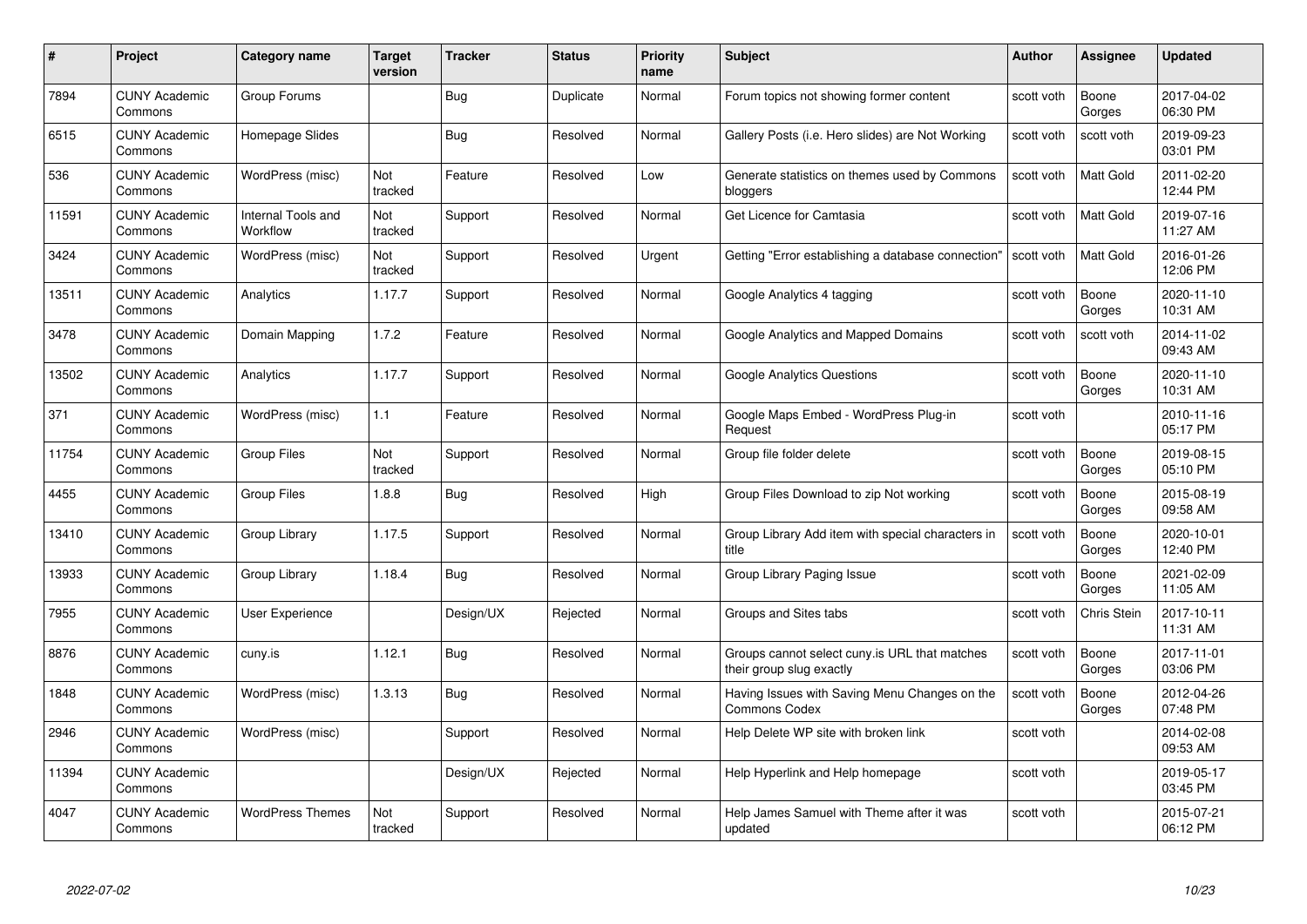| #     | Project                         | <b>Category name</b>       | Target<br>version | <b>Tracker</b> | <b>Status</b> | <b>Priority</b><br>name | <b>Subject</b>                                                        | <b>Author</b> | <b>Assignee</b>       | <b>Updated</b>         |
|-------|---------------------------------|----------------------------|-------------------|----------------|---------------|-------------------------|-----------------------------------------------------------------------|---------------|-----------------------|------------------------|
| 1379  | <b>CUNY Academic</b><br>Commons | Wiki                       | 1.3               | Bug            | Resolved      | Normal                  | Help Link in the Admin Bar points to old Help<br>Page                 | scott voth    | Boone<br>Gorges       | 2011-12-09<br>09:08 AM |
| 12386 | <b>CUNY Academic</b><br>Commons | <b>WordPress Plugins</b>   | 1.16.5            | Bug            | Resolved      | Normal                  | Help site throwing error when publishing pages                        | scott voth    | Boone<br>Gorges       | 2020-02-11<br>10:43 AM |
| 11974 | <b>CUNY Academic</b><br>Commons | Documentation              |                   | Feature        | Resolved      | Normal                  | Help tracking down documentation on JetPack                           | scott voth    | scott voth            | 2019-10-12<br>01:08 PM |
| 8859  | <b>CUNY Academic</b><br>Commons |                            | Not<br>tracked    | Support        | Resolved      | Normal                  | <b>Hero Slide Permissions</b>                                         | scott voth    |                       | 2017-10-26<br>09:59 AM |
| 8153  | <b>CUNY Academic</b><br>Commons | Homepage Slides            |                   | Bug            | Resolved      | Normal                  | Hero Slide Permissions                                                | scott voth    | Boone<br>Gorges       | 2017-05-17<br>08:29 PM |
| 2347  | <b>CUNY Academic</b><br>Commons | WordPress (misc)           | Not<br>tracked    | Bug            | Resolved      | High                    | higheredexecutivecertificate.commons.gc.cuny.ed<br>u/                 | scott voth    | Boone<br>Gorges       | 2014-05-01<br>08:00 PM |
| 15808 | <b>CUNY Academic</b><br>Commons | Home Page                  | 1.19.7            | <b>Bug</b>     | Resolved      | Normal                  | Home Page "About" Dropdown                                            | scott voth    | Sara<br>Cannon        | 2022-04-12<br>11:31 AM |
| 11506 | <b>CUNY Academic</b><br>Commons | Homepage Slides            | 1.15.5            | Bug            | Resolved      | Normal                  | Home Page Slideshow - blank slide                                     | scott voth    | Raymond<br>Hoh        | 2019-07-09<br>02:33 PM |
| 6536  | <b>CUNY Academic</b><br>Commons | <b>Email Notifications</b> | 1.10              | Bug            | Resolved      | Normal                  | HTML not rendering (Sunday, 12:30 - 1:15PM) -<br>Commons 1.10 Testing | scott voth    | Raymond<br><b>Hoh</b> | 2016-11-07<br>10:49 AM |
| 7738  | <b>CUNY Academic</b><br>Commons | <b>WordPress Plugins</b>   | 1.10.12           | Feature        | Resolved      | Normal                  | Image Attribution Tagger                                              | scott voth    |                       | 2017-03-02<br>02:22 PM |
| 517   | <b>CUNY Academic</b><br>Commons | BuddyPress (misc)          | 1.3               | Feature        | Resolved      | Normal                  | Image handling for new BP "wiki-like" plugin                          | scott voth    | Boone<br>Gorges       | 2011-06-20<br>11:33 AM |
| 1947  | <b>CUNY Academic</b><br>Commons | WordPress (misc)           | 1.3.15            | Bug            | Rejected      | Normal                  | Inline Google Docs - SSL required                                     | scott voth    | Boone<br>Gorges       | 2012-06-25<br>09:12 AM |
| 1396  | <b>CUNY Academic</b><br>Commons | WordPress (misc)           | 1.3.13            | <b>Bug</b>     | Resolved      | Normal                  | InLine Google Docs Plugin Not Working                                 | scott voth    | Boone<br>Gorges       | 2012-05-22<br>11:36 AM |
| 273   | <b>CUNY Academic</b><br>Commons | Wiki                       |                   | Feature        | Deferred      | Normal                  | Install Collection extension for MW                                   | scott voth    |                       | 2015-04-01<br>09:26 PM |
| 2209  | CUNY Academic<br>Commons        | WordPress (misc)           |                   | Feature        | Resolved      | Normal                  | Install Q & A Plugin on Commonsinabox.org                             | scott voth    | Boone<br>Gorges       | 2012-10-21<br>10:53 AM |
| 8325  | <b>CUNY Academic</b><br>Commons | Server                     | Not<br>tracked    | Support        | Resolved      | Normal                  | intermittent server issues                                            | scott voth    | Boone<br>Gorges       | 2017-07-01<br>10:57 AM |
| 1208  | <b>CUNY Academic</b><br>Commons | BuddyPress (misc)          | Not<br>tracked    | Feature        | Rejected      | Normal                  | Investigate Mobile Inheritance from BuddyPress<br>Default Theme       | scott voth    | scott voth            | 2016-01-26<br>10:57 AM |
| 3500  | <b>CUNY Academic</b><br>Commons | WordPress (misc)           |                   | Support        | Rejected      | Normal                  | Invitation to Join Site Unsuccessful?                                 | scott voth    | Boone<br>Gorges       | 2014-09-28<br>01:28 PM |
| 16143 | CUNY Academic<br>Commons        |                            | 1.19.10           | Bug            | Resolved      | Normal                  | Is Commons site down?                                                 | scott voth    |                       | 2022-05-24<br>11:17 AM |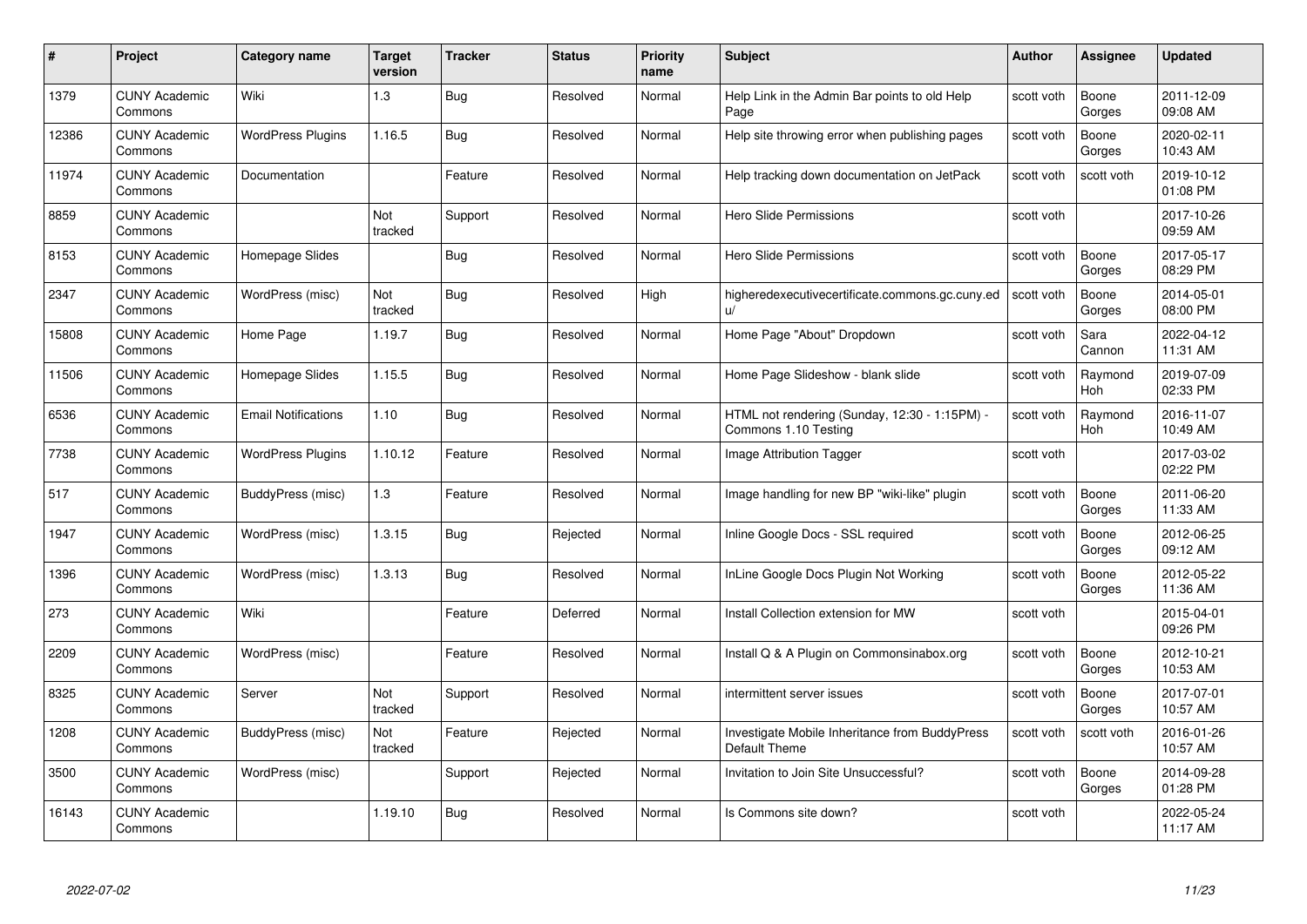| #     | Project                         | <b>Category name</b>     | Target<br>version | <b>Tracker</b> | <b>Status</b> | <b>Priority</b><br>name | <b>Subject</b>                                                                | <b>Author</b> | <b>Assignee</b>  | <b>Updated</b>         |
|-------|---------------------------------|--------------------------|-------------------|----------------|---------------|-------------------------|-------------------------------------------------------------------------------|---------------|------------------|------------------------|
| 569   | <b>CUNY Academic</b><br>Commons | WordPress (misc)         | 1.1.10            | Bug            | Resolved      | Normal                  | Issue found switching between Green Park, Woo<br>Canvas Theme, and back again | scott voth    | Boone<br>Gorges  | 2011-02-08<br>05:35 PM |
| 4143  | <b>CUNY Academic</b><br>Commons | <b>WordPress Themes</b>  | Not<br>tracked    | Bug            | Resolved      | Normal                  | Issues after Canvas Update - Help & Support /<br>Codex                        | scott voth    | Daniel Jones     | 2015-08-10<br>02:44 PM |
| 14847 | <b>CUNY Academic</b><br>Commons | <b>WordPress Plugins</b> |                   | Support        | Resolved      | Normal                  | JetPack Issue displaying simple images                                        | scott voth    |                  | 2021-10-10<br>12:40 PM |
| 13409 | <b>CUNY Academic</b><br>Commons | <b>WordPress Plugins</b> | Not<br>tracked    | Support        | Resolved      | Normal                  | Jetpack Warnings                                                              | scott voth    | Raymond<br>Hoh   | 2020-10-13<br>10:47 AM |
| 1797  | <b>CUNY Academic</b><br>Commons | WordPress (misc)         | 1.3.10.1          | Bug            | Resolved      | Urgent                  | JITP link doesn't seem to be working - "page not<br>redirecting properly"     | scott voth    | Boone<br>Gorges  | 2012-03-30<br>08:38 AM |
| 12962 | <b>CUNY Academic</b><br>Commons | WordPress (misc)         | 1.16.14           | Support        | Resolved      | Normal                  | knowmia embed                                                                 | scott voth    | Boone<br>Gorges  | 2020-06-23<br>02:56 PM |
| 754   | <b>CUNY Academic</b><br>Commons | BuddyPress (misc)        | 1.3               | Bug            | Resolved      | Normal                  | LaTex parsing on email notifications                                          | scott voth    | Boone<br>Gorges  | 2011-09-14<br>01:28 AM |
| 12955 | <b>CUNY Academic</b><br>Commons | WordPress (misc)         | 1.16.14           | Support        | Resolved      | Normal                  | Leaflet JS maps                                                               | scott voth    | Boone<br>Gorges  | 2020-06-23<br>10:53 AM |
| 3531  | <b>CUNY Academic</b><br>Commons | Home Page                | 1.7               | Feature        | Resolved      | Normal                  | Let Users Hover over Hero Slides to Stop<br>Animation                         | scott voth    | Daniel Jones     | 2014-10-13<br>05:43 PM |
| 3604  | <b>CUNY Academic</b><br>Commons | cuny.is                  |                   | Support        | Resolved      | Normal                  | LLJournal CUNY.IS request                                                     | scott voth    | Sarah<br>Morgano | 2014-10-26<br>05:47 PM |
| 15788 | CUNY Academic<br>Commons        | Home Page                | 1.19.7            | Bug            | Resolved      | Normal                  | long site titles on home page                                                 | scott voth    | Boone<br>Gorges  | 2022-04-12<br>11:31 AM |
| 3556  | <b>CUNY Academic</b><br>Commons | Home Page                |                   | Bug            | Resolved      | High                    | Lost Access to Create Hero Slides                                             | scott voth    |                  | 2014-10-15<br>08:38 PM |
| 3081  | <b>CUNY Academic</b><br>Commons | Home Page                |                   | Support        | Resolved      | Normal                  | Lost Access to Create Hero Slides                                             | scott voth    |                  | 2014-02-27<br>08:06 PM |
| 1932  | <b>CUNY Academic</b><br>Commons | WordPress (misc)         | Not<br>tracked    | <b>Bug</b>     | Resolved      | Normal                  | Lost access to Create Hero Slides                                             | scott voth    | Boone<br>Gorges  | 2012-06-12<br>08:34 AM |
| 2392  | <b>CUNY Academic</b><br>Commons | WordPress (misc)         | Not<br>tracked    | Bug            | Resolved      | Normal                  | Lost Access to Create Hero Slides                                             | scott voth    | Boone<br>Gorges  | 2013-02-04<br>10:25 AM |
| 2511  | <b>CUNY Academic</b><br>Commons | WordPress (misc)         |                   | Bug            | Resolved      | Normal                  | Lost Access to Create Hero Slides                                             | scott voth    | Boone<br>Gorges  | 2013-03-11<br>10:24 AM |
| 3015  | <b>CUNY Academic</b><br>Commons |                          | Not<br>tracked    | <b>Bug</b>     | Resolved      | Normal                  | Lost Access to Create Hero Slides                                             | scott voth    | Boone<br>Gorges  | 2014-02-04<br>07:58 PM |
| 3335  | <b>CUNY Academic</b><br>Commons | Home Page                | Not<br>tracked    | Support        | Resolved      | Normal                  | Lost Access to Create Hero Slides                                             | scott voth    | Boone<br>Gorges  | 2014-07-22<br>10:07 PM |
| 3728  | CUNY Academic<br>Commons        | Homepage Slides          | Not<br>tracked    | Support        | Resolved      | Normal                  | Lost Access to Create Hero Slides                                             | scott voth    | Boone<br>Gorges  | 2014-12-28<br>02:18 PM |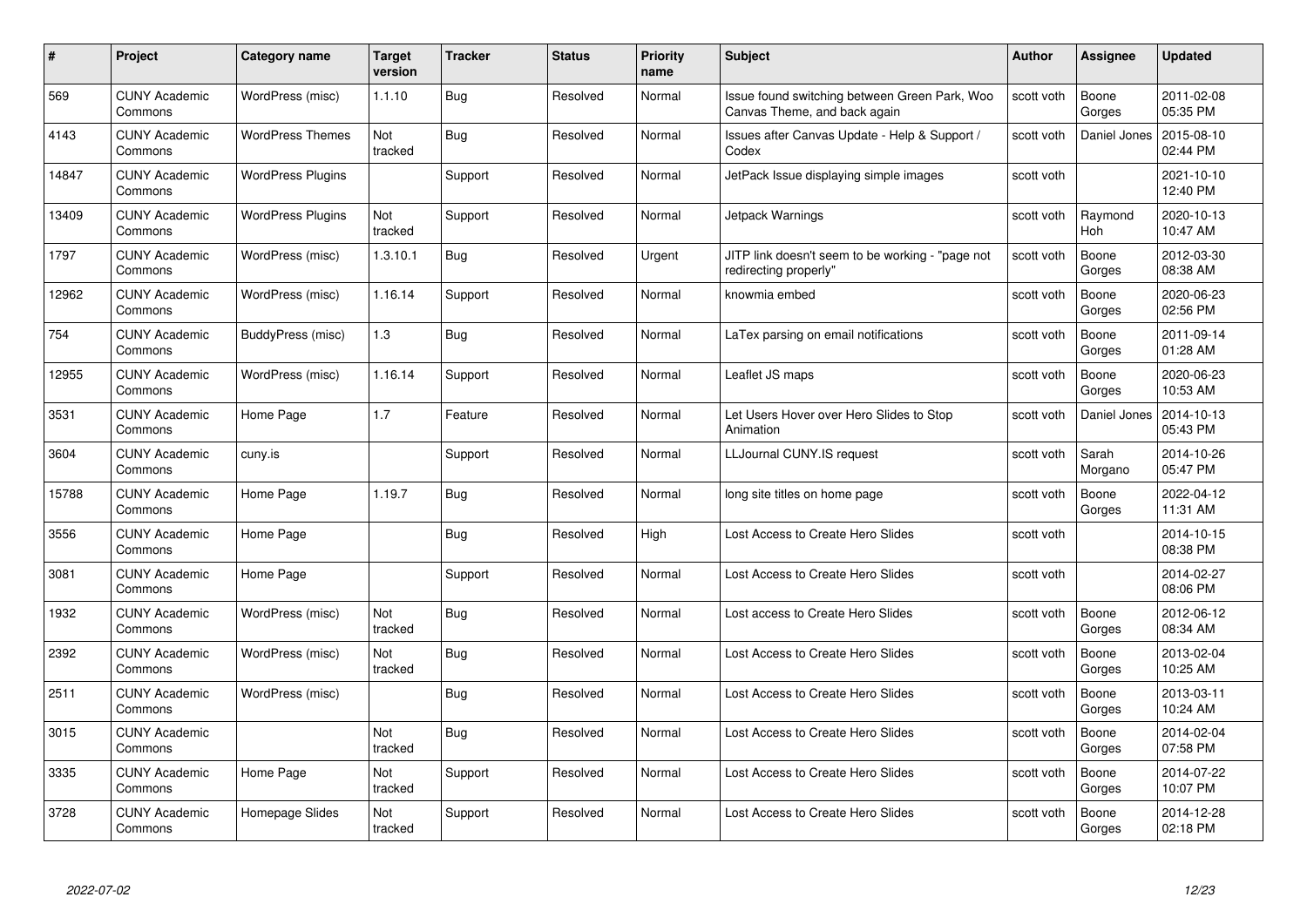| #     | Project                         | Category name                     | Target<br>version | <b>Tracker</b> | <b>Status</b> | <b>Priority</b><br>name | <b>Subject</b>                                                                   | Author     | Assignee        | <b>Updated</b>         |
|-------|---------------------------------|-----------------------------------|-------------------|----------------|---------------|-------------------------|----------------------------------------------------------------------------------|------------|-----------------|------------------------|
| 3957  | <b>CUNY Academic</b><br>Commons | <b>WordPress</b><br>(Permissions) |                   | Support        | Resolved      | Normal                  | Lost Access to Create Hero Slides                                                | scott voth | Boone<br>Gorges | 2015-03-30<br>08:57 PM |
| 5189  | <b>CUNY Academic</b><br>Commons | Homepage Slides                   | Not<br>tracked    | Support        | Resolved      | Normal                  | Lost Access to Create Hero Slides                                                | scott voth | Boone<br>Gorges | 2016-02-01<br>10:45 AM |
| 4365  | <b>CUNY Academic</b><br>Commons | Homepage Slides                   | Not<br>tracked    | Support        | Resolved      | Normal                  | Lost Access to Create Hero Slides                                                | scott voth | scott voth      | 2016-03-09<br>06:18 PM |
| 4842  | <b>CUNY Academic</b><br>Commons | Homepage Slides                   |                   | Support        | Resolved      | Normal                  | Lost Access to Create Hero Slides                                                | scott voth | scott voth      | 2015-10-31<br>03:17 PM |
| 9837  | <b>CUNY Academic</b><br>Commons | Homepage Slides                   | Not<br>tracked    | Support        | Resolved      | Normal                  | Lost access to create hero slides                                                | scott voth | scott voth      | 2018-05-25<br>10:57 AM |
| 5583  | <b>CUNY Academic</b><br>Commons |                                   | Not<br>tracked    | Support        | Resolved      | Normal                  | Lost access to create hero slides - please<br>reinstate                          | scott voth | Boone<br>Gorges | 2016-05-23<br>12:11 AM |
| 5830  | <b>CUNY Academic</b><br>Commons | <b>WordPress</b><br>(Permissions) | Not<br>tracked    | Bug            | Resolved      | Normal                  | Lost access to create hero slides - please<br>reinstate                          | scott voth | Boone<br>Gorges | 2016-07-25<br>10:01 AM |
| 2966  | <b>CUNY Academic</b><br>Commons | WordPress (misc)                  |                   | Support        | Resolved      | Normal                  | Lost Access to Create/Deactivate Hero Slides                                     | scott voth | Boone<br>Gorges | 2014-01-20<br>05:06 PM |
| 2518  | <b>CUNY Academic</b><br>Commons | commonsinabox.org                 | Not<br>tracked    | <b>Bug</b>     | Resolved      | Normal                  | Lost Access to Upload image files on<br>CommonsinaBox.org                        | scott voth | Boone<br>Gorges | 2013-03-20<br>01:57 PM |
| 12842 | <b>CUNY Academic</b><br>Commons | Homepage Slides                   | Not<br>tracked    | Support        | Resolved      | Normal                  | Lost Permissions to add Hero Slides                                              | scott voth | scott voth      | 2020-05-21<br>01:11 PM |
| 6512  | <b>CUNY Academic</b><br>Commons | Homepage Slides                   | Not<br>tracked    | Support        | Resolved      | Normal                  | Lost permissions to Create Hero slides                                           | scott voth | scott voth      | 2016-10-27<br>11:00 PM |
| 8589  | <b>CUNY Academic</b><br>Commons | Homepage Slides                   | Not<br>tracked    | Support        | Resolved      | Normal                  | lost privileges to create hero slide                                             | scott voth | scott voth      | 2017-08-28<br>03:16 PM |
| 438   | <b>CUNY Academic</b><br>Commons | Wiki                              | Not<br>tracked    | <b>Bug</b>     | Resolved      | High                    | lost write privileges on wiki image folder                                       | scott voth | Boone<br>Gorges | 2010-12-07<br>10:26 AM |
| 5295  | <b>CUNY Academic</b><br>Commons | Server                            | Not<br>tracked    | Bug            | Resolved      | Normal                  | Lousy Response Time and sporadic timeouts                                        | scott voth |                 | 2016-03-15<br>10:03 AM |
| 11531 | <b>CUNY Academic</b><br>Commons | Events                            | Future<br>release | Feature        | New           | Normal                  | Main Events calendar should include non-public<br>events that user has access to | scott voth | Boone<br>Gorges | 2019-06-11<br>10:00 AM |
| 11745 | <b>CUNY Academic</b><br>Commons | <b>WordPress Themes</b>           | Not<br>tracked    | Support        | Resolved      | Normal                  | Make ColorMag theme available for literary bronx<br>site                         | scott voth |                 | 2019-08-14<br>03:36 PM |
| 6111  | <b>CUNY Academic</b><br>Commons | Registration                      |                   | Support        | Resolved      | Normal                  | Manually Activate Member Account - Sunjum<br>Hussain                             | scott voth |                 | 2016-10-11<br>08:21 PM |
| 1746  | <b>CUNY Academic</b><br>Commons | WordPress (misc)                  | 1.3.10            | Feature        | Resolved      | Normal                  | Max Number of Items in a Tag Cloud                                               | scott voth | Boone<br>Gorges | 2012-03-29<br>10:09 AM |
| 448   | <b>CUNY Academic</b><br>Commons | WordPress (misc)                  | 1.1.4             | <b>Bug</b>     | Resolved      | Normal                  | Media Element HTML5 Player Plugin                                                | scott voth | Boone<br>Gorges | 2010-12-18<br>11:16 AM |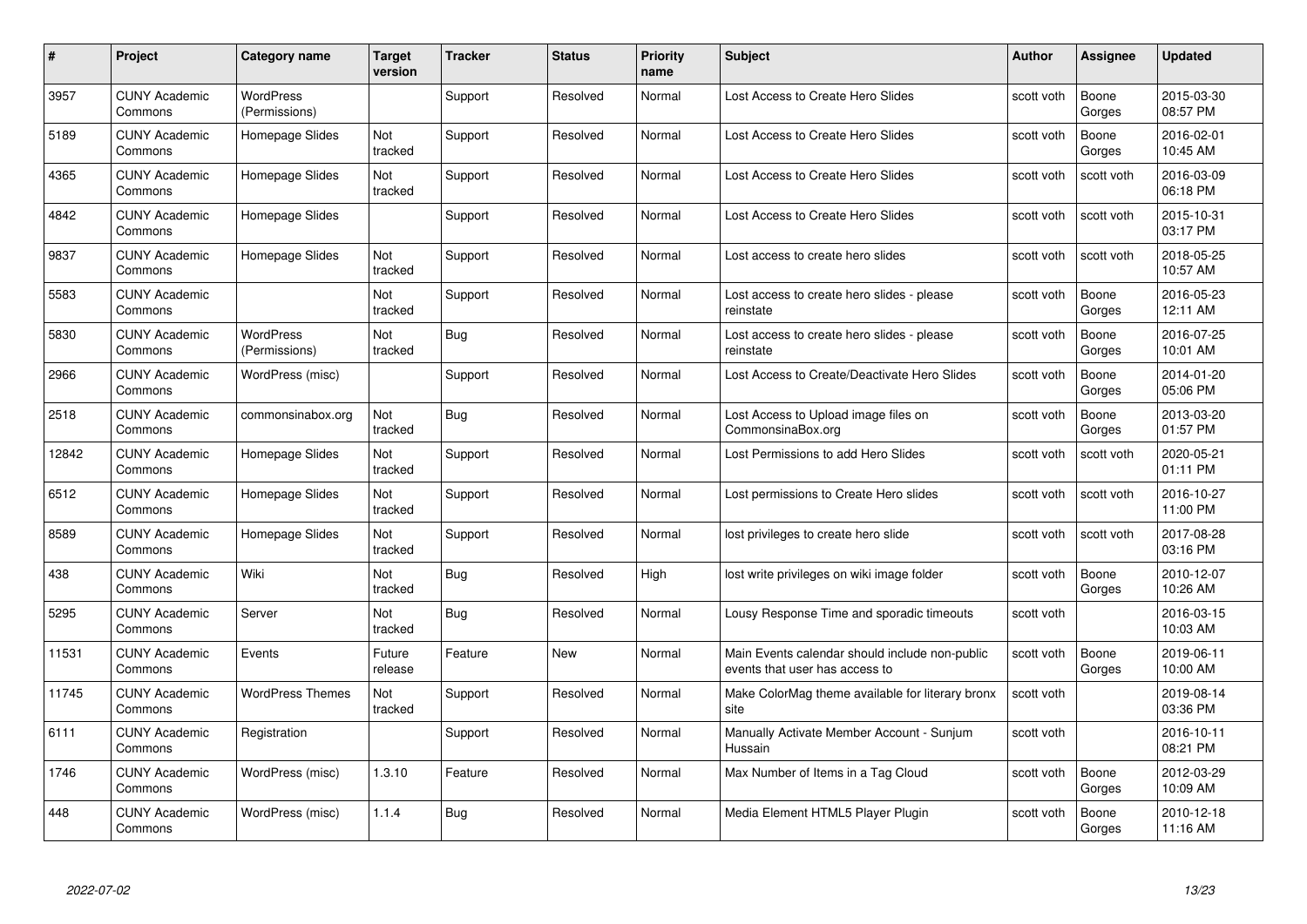| #     | Project                         | <b>Category name</b>     | Target<br>version | <b>Tracker</b> | <b>Status</b> | <b>Priority</b><br>name | <b>Subject</b>                                                                       | <b>Author</b> | <b>Assignee</b>  | <b>Updated</b>         |
|-------|---------------------------------|--------------------------|-------------------|----------------|---------------|-------------------------|--------------------------------------------------------------------------------------|---------------|------------------|------------------------|
| 2056  | <b>CUNY Academic</b><br>Commons | Wiki                     |                   | Bug            | Rejected      | Normal                  | MediaWiki - Embedding Video Functionality<br>Seems Broken                            | scott voth    | Boone<br>Gorges  | 2016-05-31<br>12:16 PM |
| 3935  | <b>CUNY Academic</b><br>Commons | WordPress (misc)         |                   | Bug            | Duplicate     | Normal                  | Member consistently gets blank page.php when<br>saving posts                         | scott voth    | Boone<br>Gorges  | 2015-03-21<br>12:00 PM |
| 8602  | <b>CUNY Academic</b><br>Commons | WordPress - Media        |                   | Support        | Duplicate     | Normal                  | Member not able to access Media tab on site                                          | scott voth    | Boone<br>Gorges  | 2017-08-29<br>11:54 AM |
| 13493 | <b>CUNY Academic</b><br>Commons | Public Portfolio         | 1.17.6            | Bug            | Resolved      | Normal                  | Member Profiles - Free Entry Widget Displays<br>URL encoded text                     | scott voth    | Boone<br>Gorges  | 2020-10-27<br>11:00 AM |
| 6181  | <b>CUNY Academic</b><br>Commons | Membership               |                   | Support        | Resolved      | Normal                  | Membership Request - Hunter Alum                                                     | scott voth    | <b>Matt Gold</b> | 2016-10-10<br>06:43 PM |
| 2633  | <b>CUNY Academic</b><br>Commons | commonsinabox.org        | Not<br>tracked    | Bug            | Resolved      | Normal                  | Mentions in CBOX.org                                                                 | scott voth    | Boone<br>Gorges  | 2014-05-01<br>08:12 PM |
| 9750  | <b>CUNY Academic</b><br>Commons | Analytics                | Not<br>tracked    | Support        | Resolved      | Normal                  | MESTC - arabstages.org - google analytics have<br>stopped working after last release | scott voth    | scott voth       | 2018-05-11<br>09:34 AM |
| 14250 | <b>CUNY Academic</b><br>Commons | Support                  | Not<br>tracked    | Support        | Resolved      | Normal                  | migrate new site to old url                                                          | scott voth    |                  | 2021-04-13<br>07:41 PM |
| 10171 | <b>CUNY Academic</b><br>Commons | WordPress (misc)         | Not<br>tracked    | Support        | Resolved      | Normal                  | <b>Migration Question</b>                                                            | scott voth    |                  | 2018-09-12<br>01:48 PM |
| 10839 | <b>CUNY Academic</b><br>Commons | About page               | Not<br>tracked    | Support        | New           | Normal                  | <b>Mission Statement Needs Revision</b>                                              | scott voth    | Matt Gold        | 2018-12-26<br>10:58 AM |
| 1625  | CUNY Academic<br>Commons        | BuddyPress (misc)        | 1.10              | Feature        | Resolved      | Normal                  | Modify Default Avatar and Assignment Process                                         | scott voth    | Boone<br>Gorges  | 2016-02-19<br>12:09 AM |
| 4526  | <b>CUNY Academic</b><br>Commons | Homepage Slides          | 1.8.11            | <b>Bug</b>     | Resolved      | Normal                  | Mousing Over Hero Slide does not stop Animation                                      | scott voth    | Daniel Jones     | 2015-09-18<br>03:53 PM |
| 4535  | <b>CUNY Academic</b><br>Commons | My Commons               | Future<br>release | Bug            | New           | Low                     | My Commons filter issue                                                              | scott voth    | Raymond<br>Hoh   | 2015-09-01<br>11:17 AM |
| 15159 | <b>CUNY Academic</b><br>Commons | Home Page                | 1.19.1            | <b>Bug</b>     | Resolved      | Normal                  | My Sites - hyperlinks not working                                                    | scott voth    | Boone<br>Gorges  | 2022-01-06<br>01:38 PM |
| 14697 | <b>CUNY Academic</b><br>Commons | Support                  | 1.18.16           | Support        | Resolved      | Normal                  | Neatline map embed                                                                   | scott voth    | Boone<br>Gorges  | 2021-08-10<br>11:16 AM |
| 2009  | <b>CUNY Academic</b><br>Commons | WordPress (misc)         | 1.3.17            | Feature        | Resolved      | Urgent                  | New Child Theme for Woo Theme 'Simplicity'                                           | scott voth    | Boone<br>Gorges  | 2012-08-01<br>12:25 AM |
| 13021 | <b>CUNY Academic</b><br>Commons | <b>BuddyPress Docs</b>   |                   | Support        | Resolved      | Normal                  | new group library question                                                           | scott voth    | Boone<br>Gorges  | 2020-07-07<br>02:55 PM |
| 11495 | <b>CUNY Academic</b><br>Commons | Documentation            | Not<br>tracked    | Documentation  | Resolved      | Normal                  | New Member Intro Page                                                                | scott voth    | scott voth       | 2020-05-14<br>01:12 PM |
| 3600  | CUNY Academic<br>Commons        | <b>WordPress Plugins</b> | 1.7.2             | Support        | Resolved      | Normal                  | New Plugin Request - Meta-Slider                                                     | scott voth    | Boone<br>Gorges  | 2014-11-01<br>02:29 PM |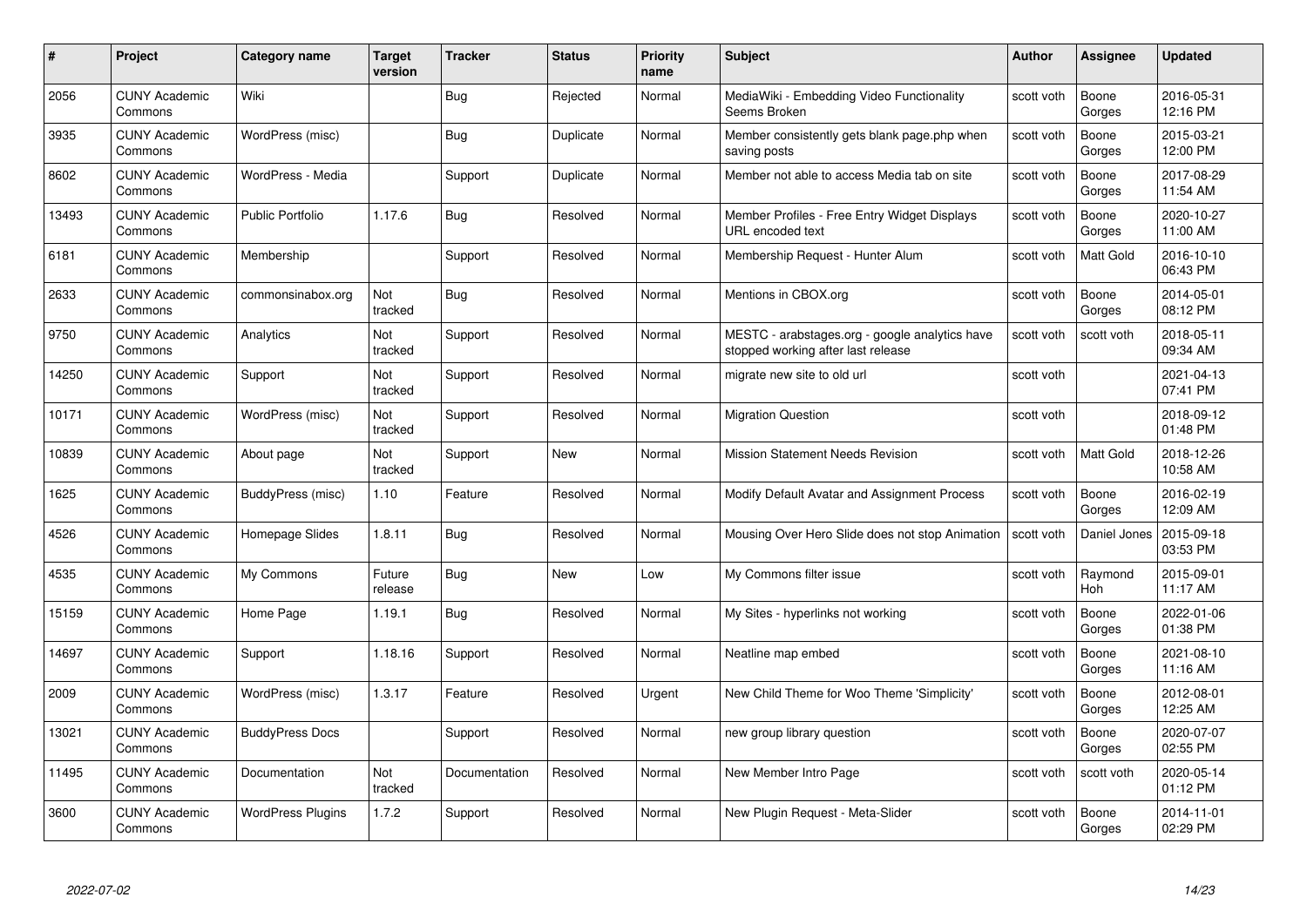| #     | Project                         | <b>Category name</b>      | Target<br>version     | <b>Tracker</b> | <b>Status</b> | <b>Priority</b><br>name | <b>Subject</b>                                                                     | <b>Author</b> | <b>Assignee</b>       | <b>Updated</b>         |
|-------|---------------------------------|---------------------------|-----------------------|----------------|---------------|-------------------------|------------------------------------------------------------------------------------|---------------|-----------------------|------------------------|
| 5829  | <b>CUNY Academic</b><br>Commons | Upgrades                  | Not<br>tracked        | Bug            | Resolved      | Normal                  | New Server - Creating a Group - Sometimes get<br>502 error                         | scott voth    |                       | 2016-08-01<br>11:58 PM |
| 5828  | <b>CUNY Academic</b><br>Commons | Upgrades                  | 1.9.22                | <b>Bug</b>     | Resolved      | High                    | New Server - File Uploads                                                          | scott voth    | Boone<br>Gorges       | 2016-08-02<br>12:00 AM |
| 3641  | <b>CUNY Academic</b><br>Commons | <b>WordPress Themes</b>   |                       | Support        | Rejected      | Normal                  | New Theme Request: Outspoken (a premium WP<br>Shower theme)                        | scott voth    | Matt Gold             | 2014-11-18<br>08:08 PM |
| 15810 | <b>CUNY Academic</b><br>Commons | Domain Mapping            | <b>Not</b><br>tracked | Bug            | Resolved      | High                    | News Literacy Matters site loading over and over<br>using Chrome                   | scott voth    | Raymond<br>Hoh        | 2022-04-05<br>10:09 AM |
| 10071 | <b>CUNY Academic</b><br>Commons | WordPress (misc)          | Not<br>tracked        | Bug            | Resolved      | Normal                  | News Site not displaying                                                           | scott voth    |                       | 2018-07-30<br>01:19 PM |
| 11530 | <b>CUNY Academic</b><br>Commons | Home Page                 | <b>Not</b><br>tracked | Bug            | Resolved      | Normal                  | News Tab on homepage                                                               | scott voth    |                       | 2019-06-10<br>02:04 PM |
| 1257  | <b>CUNY Academic</b><br>Commons | BuddyPress (misc)         | 1.4                   | Bug            | Resolved      | Low                     | Next Page Navigation missing at bottom of page<br>when looking at Group Members    | scott voth    | Dominic<br>Giglio     | 2012-03-12<br>02:55 PM |
| 10170 | <b>CUNY Academic</b><br>Commons | Non-CUNY sign up<br>codes | Not<br>tracked        | Support        | Resolved      | Normal                  | Non CUNY Membership request                                                        | scott voth    | Matt Gold             | 2018-08-17<br>02:28 PM |
| 15160 | <b>CUNY Academic</b><br>Commons | Teaching                  | 1.19.1                | Support        | Resolved      | Normal                  | <b>OER Checkbox question</b>                                                       | scott voth    | Boone<br>Gorges       | 2022-01-11<br>04:41 PM |
| 7289  | <b>CUNY Academic</b><br>Commons | <b>WordPress Plugins</b>  | Future<br>release     | Support        | Abandoned     | Normal                  | OHMS - Metadata Synchronizer - Cynthia Tobar<br>Oral Histories                     | scott voth    | Boone<br>Gorges       | 2018-07-22<br>01:22 PM |
| 460   | CUNY Academic<br>Commons        | Wiki                      | Not<br>tracked        | Bug            | Resolved      | Normal                  | Older Images not showing up on Wiki after release Scott voth<br>1.1.1              |               | Boone<br>Gorges       | 2010-12-21<br>04:46 PM |
| 4978  | <b>CUNY Academic</b><br>Commons | <b>Directories</b>        | 1.9.4                 | Feature        | Resolved      | High                    | On Profile Provide a Way to Enter or Change<br><b>Campus Affiliation</b>           | scott voth    | Boone<br>Gorges       | 2016-01-11<br>10:41 PM |
| 10354 | <b>CUNY Academic</b><br>Commons | <b>Public Portfolio</b>   | Future<br>release     | Feature        | New           | Normal                  | Opt out of Having a Profile Page                                                   | scott voth    | Chris Stein           | 2020-05-12<br>10:43 AM |
| 14694 | <b>CUNY Academic</b><br>Commons | Groups (misc)             | 1.18.16               | <b>Bug</b>     | Resolved      | Normal                  | Order by: Newly Created, Alphabetical, etc. Not<br>Working on Groups and Sites tab | scott voth    |                       | 2021-08-10<br>11:16 AM |
| 15152 | <b>CUNY Academic</b><br>Commons | <b>Commons Profile</b>    | 1.19.1                | Bug            | Resolved      | Normal                  | padding missing on Commons Profile                                                 | scott voth    | Boone<br>Gorges       | 2022-01-11<br>04:41 PM |
| 11037 | <b>CUNY Academic</b><br>Commons | <b>WordPress Plugins</b>  | 1.14.6                | Feature        | Resolved      | Normal                  | Padlet embeds                                                                      | scott voth    | Raymond<br><b>Hoh</b> | 2019-02-12<br>11:28 AM |
| 10000 | <b>CUNY Academic</b><br>Commons | Performance               | Not<br>tracked        | <b>Bug</b>     | Resolved      | Normal                  | Pages display correctly but cannot edit them                                       | scott voth    | Boone<br>Gorges       | 2018-07-13<br>12:31 PM |
| 12953 | <b>CUNY Academic</b><br>Commons | <b>WordPress Themes</b>   | Not<br>tracked        | Bug            | Resolved      | Normal                  | Pagination Issue on Customizr theme                                                | scott voth    |                       | 2020-07-14<br>11:53 AM |
| 7722  | <b>CUNY Academic</b><br>Commons | User Experience           | Not<br>tracked        | Design/UX      | Abandoned     | Normal                  | Password Reset Issues                                                              | scott voth    | scott voth            | 2017-12-04<br>10:16 AM |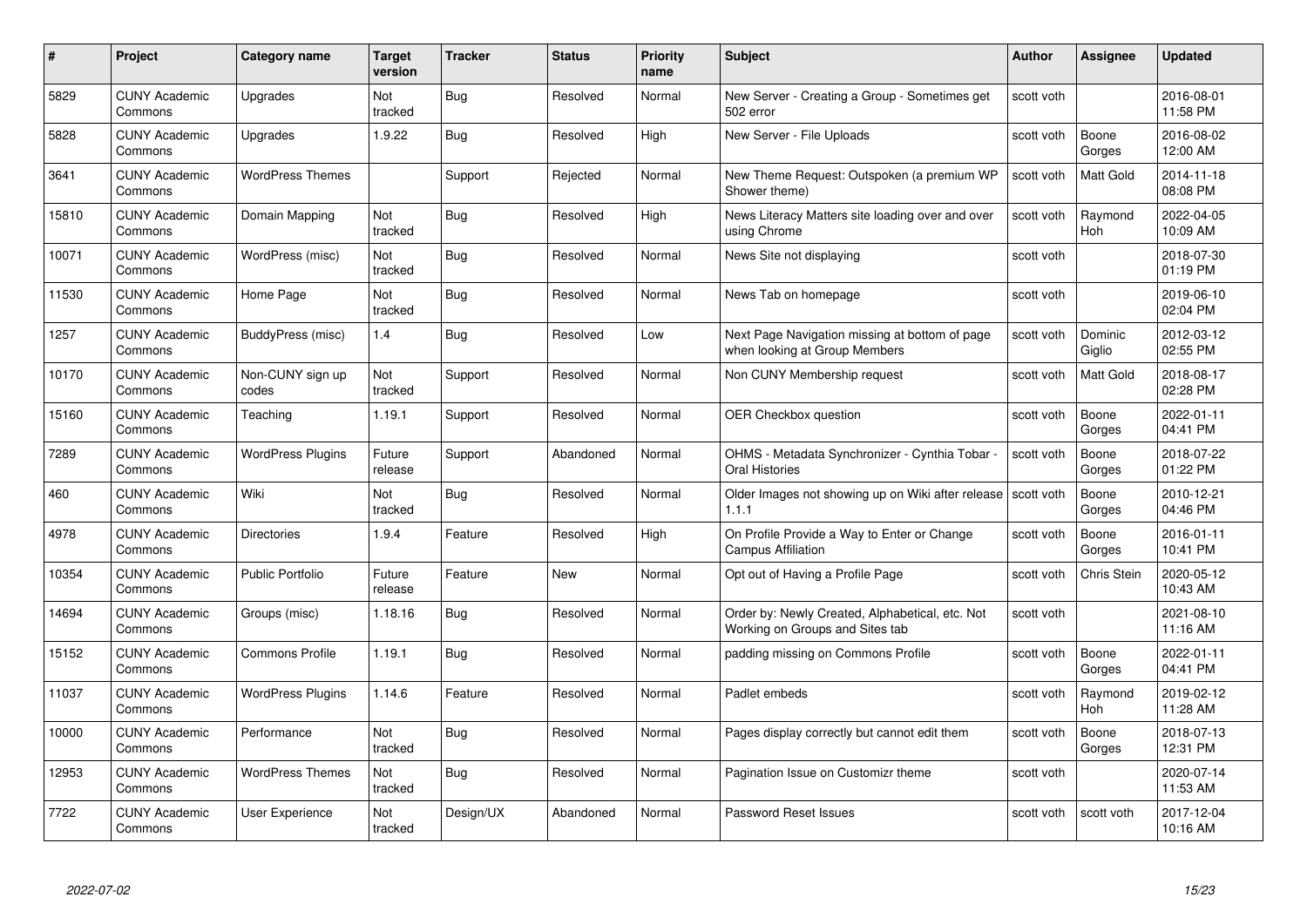| #     | Project                         | <b>Category name</b>     | Target<br>version | <b>Tracker</b> | <b>Status</b>        | <b>Priority</b><br>name | <b>Subject</b>                                                    | <b>Author</b> | <b>Assignee</b>   | <b>Updated</b>         |
|-------|---------------------------------|--------------------------|-------------------|----------------|----------------------|-------------------------|-------------------------------------------------------------------|---------------|-------------------|------------------------|
| 529   | <b>CUNY Academic</b><br>Commons | BuddyPress (misc)        | 1.2               | Feature        | Rejected             | Normal                  | Paste Plain Text icon not working in BP "wiki"<br>plugin          | scott voth    | Boone<br>Gorges   | 2011-02-18<br>01:25 PM |
| 15204 | <b>CUNY Academic</b><br>Commons | WordPress (misc)         |                   | Support        | Resolved             | Normal                  | PDF export replaces Polish letter "ł" with "?"                    | scott voth    |                   | 2022-01-19<br>04:35 PM |
| 12154 | <b>CUNY Academic</b><br>Commons | Events                   | 1.16.4            | Bug            | Rejected             | Normal                  | personal events calendar                                          | scott voth    | Raymond<br>Hoh    | 2020-01-14<br>12:57 PM |
| 403   | <b>CUNY Academic</b><br>Commons | BuddyPress (misc)        | Future<br>release | Feature        | Duplicate            | Normal                  | Personalization of the Profile Page                               | scott voth    | Boone<br>Gorges   | 2010-11-22<br>11:32 AM |
| 15302 | <b>CUNY Academic</b><br>Commons | <b>WordPress Plugins</b> | 1.19.4            | Feature        | Resolved             | High                    | <b>Plugin For Qwriting - Team Members</b>                         | scott voth    | Boone<br>Gorges   | 2022-02-14<br>01:08 PM |
| 7883  | <b>CUNY Academic</b><br>Commons | <b>WordPress Plugins</b> |                   | Feature        | Rejected             | Normal                  | plugin request                                                    | scott voth    | Boone<br>Gorges   | 2017-04-01<br>11:10 AM |
| 8706  | <b>CUNY Academic</b><br>Commons | <b>WordPress Plugins</b> | 1.11.13           | Support        | Resolved             | Normal                  | Plugin Request - Accordion Slider lite                            | scott voth    |                   | 2017-09-22<br>10:01 AM |
| 10104 | <b>CUNY Academic</b><br>Commons | <b>WordPress Plugins</b> | 1.13.8            | Support        | Resolved             | Normal                  | Plugin request - Advanced Custom Fields PRO                       | scott voth    | <b>Fred Meyer</b> | 2018-08-29<br>05:39 PM |
| 3940  | <b>CUNY Academic</b><br>Commons | <b>WordPress Plugins</b> | 1.7.16            | Support        | Resolved             | Normal                  | Plugin Request - Amazon Link                                      | scott voth    | Boone<br>Gorges   | 2015-03-21<br>08:45 PM |
| 10106 | <b>CUNY Academic</b><br>Commons | <b>WordPress Plugins</b> | 1.13.7            | Support        | Resolved             | Normal                  | Plugin reguest - Better Font Awesome                              | scott voth    |                   | 2018-08-06<br>01:38 PM |
| 11788 | CUNY Academic<br>Commons        | <b>WordPress Plugins</b> | Future<br>release | Support        | Reporter<br>Feedback | Normal                  | Plugin Request - Browse Aloud                                     | scott voth    |                   | 2019-09-24<br>08:42 AM |
| 10086 | <b>CUNY Academic</b><br>Commons | <b>WordPress Plugins</b> | 1.13.7            | Support        | Resolved             | Normal                  | plugin request - Custom Facebook Feed                             | scott voth    |                   | 2018-08-06<br>01:29 PM |
| 10112 | <b>CUNY Academic</b><br>Commons | <b>WordPress Plugins</b> | 1.13.7            | Support        | Resolved             | Normal                  | plugin request - Elementor                                        | scott voth    |                   | 2018-08-06<br>01:45 PM |
| 10111 | <b>CUNY Academic</b><br>Commons | <b>WordPress Plugins</b> | 1.13.7            | Support        | Resolved             | Normal                  | Plugin request - Glossary                                         | scott voth    |                   | 2018-08-06<br>01:44 PM |
| 10749 | <b>CUNY Academic</b><br>Commons | <b>WordPress Plugins</b> |                   | Support        | Duplicate            | Normal                  | Plugin Request - H5P                                              | scott voth    |                   | 2018-11-26<br>03:22 PM |
| 10529 | <b>CUNY Academic</b><br>Commons | <b>WordPress Plugins</b> | 1.13.12           | Support        | Resolved             | Normal                  | Plugin Request -<br>https://wordpress.org/plugins/sign-up-sheets/ | scott voth    |                   | 2018-10-23<br>11:36 AM |
| 12149 | <b>CUNY Academic</b><br>Commons | <b>WordPress Plugins</b> | 1.16.1            | Feature        | Resolved             | Normal                  | plugin request - Kadence-bloks                                    | scott voth    |                   | 2019-12-10<br>11:14 AM |
| 5885  | <b>CUNY Academic</b><br>Commons | <b>WordPress Plugins</b> | 1.9.24            | Support        | Resolved             | Normal                  | Plugin Request - Knight Lab Timeline                              | scott voth    | Boone<br>Gorges   | 2016-08-11<br>10:56 PM |
| 1718  | CUNY Academic<br>Commons        | WordPress (misc)         | 1.4               | Feature        | Resolved             | Normal                  | Plugin Request - Live Journal Importer                            | scott voth    | Boone<br>Gorges   | 2012-03-19<br>10:48 PM |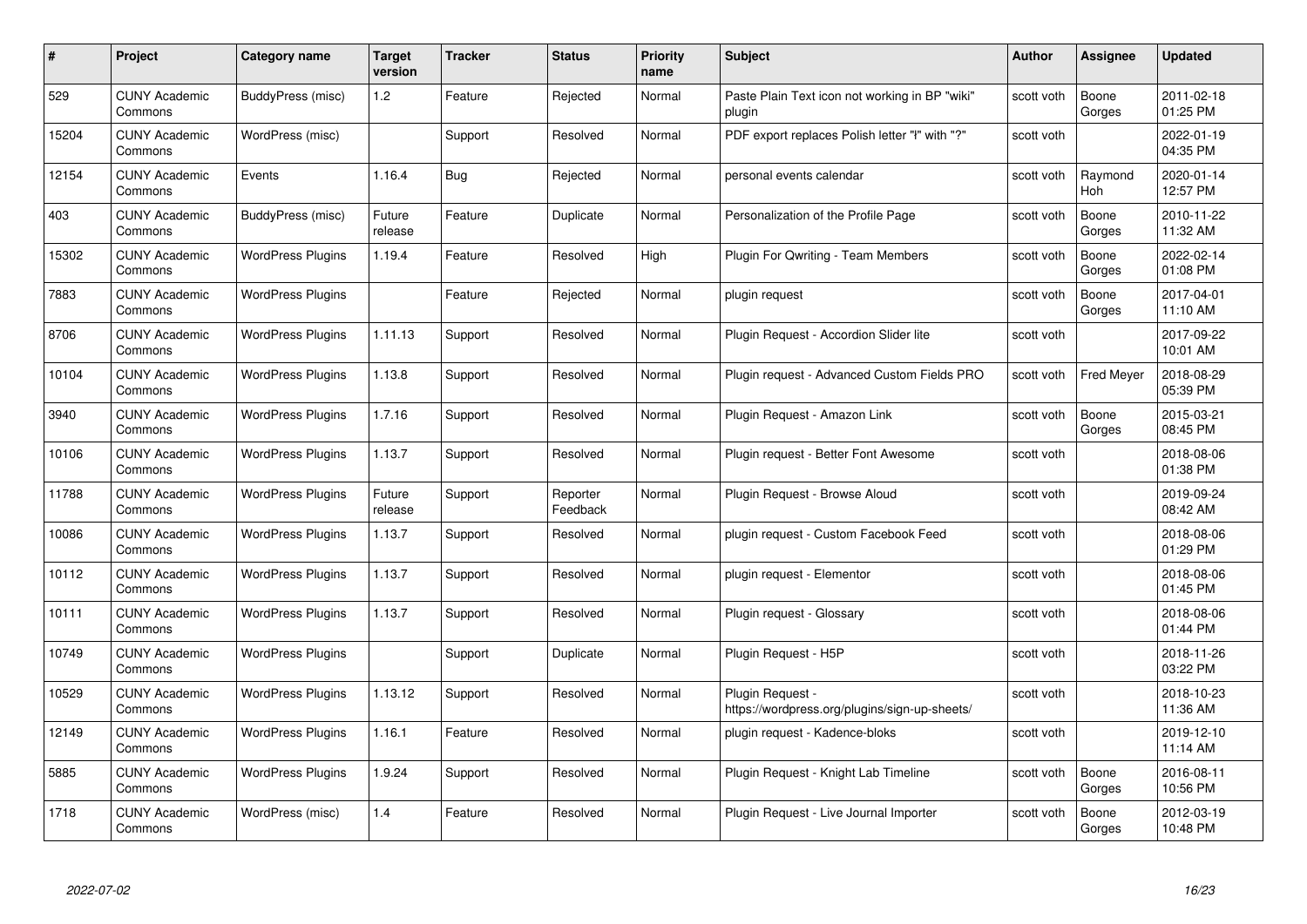| #     | Project                         | Category name            | Target<br>version | <b>Tracker</b> | <b>Status</b> | <b>Priority</b><br>name | <b>Subject</b>                                                             | <b>Author</b> | <b>Assignee</b>   | <b>Updated</b>         |
|-------|---------------------------------|--------------------------|-------------------|----------------|---------------|-------------------------|----------------------------------------------------------------------------|---------------|-------------------|------------------------|
| 10173 | <b>CUNY Academic</b><br>Commons | <b>WordPress Plugins</b> | 1.13.8            | Support        | Resolved      | Normal                  | Plugin Request - MapMaker Enhanced Google<br>Maps                          | scott voth    |                   | 2018-08-23<br>08:07 AM |
| 9685  | <b>CUNY Academic</b><br>Commons | <b>WordPress Plugins</b> | 1.13.1            | Support        | Resolved      | Normal                  | Plugin Request - Popup-Maker                                               | scott voth    |                   | 2018-05-08<br>10:52 AM |
| 9221  | <b>CUNY Academic</b><br>Commons | <b>WordPress Plugins</b> | 1.16.6            | Support        | Resolved      | Normal                  | Plugin Request - Quiz and Survey Master                                    | scott voth    |                   | 2020-02-25<br>10:55 AM |
| 5653  | <b>CUNY Academic</b><br>Commons | <b>WordPress Plugins</b> | 1.9.19            | Feature        | Resolved      | Normal                  | Plugin Request - Simple Custom Post Order -<br>Cynthia Tobar               | scott voth    | Boone<br>Gorges   | 2016-06-21<br>10:19 PM |
| 9217  | <b>CUNY Academic</b><br>Commons | <b>WordPress Plugins</b> | 1.12.9            | Support        | Resolved      | Normal                  | Plugin Request - Text to Speech Widget                                     | scott voth    |                   | 2018-02-27<br>11:05 AM |
| 5493  | <b>CUNY Academic</b><br>Commons | <b>WordPress Plugins</b> |                   | <b>Bug</b>     | Rejected      | Normal                  | Plugin Request - WP Data Tables                                            | scott voth    | Boone<br>Gorges   | 2016-04-27<br>02:55 PM |
| 10107 | <b>CUNY Academic</b><br>Commons | <b>WordPress Plugins</b> | 1.13.8            | Support        | Resolved      | Normal                  | Plugin request - WP Featherlight                                           | scott voth    | <b>Fred Meyer</b> | 2018-08-29<br>05:39 PM |
| 8149  | <b>CUNY Academic</b><br>Commons | <b>WordPress Plugins</b> | 1.11              | Support        | Resolved      | Normal                  | Plugin Request - YouTube                                                   | scott voth    | Boone<br>Gorges   | 2017-05-15<br>09:54 AM |
| 15303 | <b>CUNY Academic</b><br>Commons | <b>WordPress Plugins</b> | 1.19.4            | Feature        | Resolved      | Normal                  | Plugin Request for QWriting Migration - SiteOrigin<br><b>Widget Bundle</b> | scott voth    | Boone<br>Gorges   | 2022-02-22<br>11:01 AM |
| 3576  | <b>CUNY Academic</b><br>Commons | <b>WordPress Plugins</b> | 1.7.1             | Support        | Resolved      | Normal                  | Plugin Request: Better Search                                              | scott voth    | Boone<br>Gorges   | 2014-10-21<br>11:26 AM |
| 1716  | <b>CUNY Academic</b><br>Commons | WordPress (misc)         | 1.3.9             | Feature        | Resolved      | Normal                  | Plugin Request: Blogger Importer                                           | scott voth    | Boone<br>Gorges   | 2012-03-12<br>11:56 AM |
| 10105 | <b>CUNY Academic</b><br>Commons | <b>WordPress Plugins</b> | 1.13.7            | Support        | Resolved      | Normal                  | Plugin request: Custom Post Type Widget                                    | scott voth    |                   | 2018-08-06<br>01:35 PM |
| 3358  | <b>CUNY Academic</b><br>Commons | <b>WordPress Plugins</b> | 1.6.11            | Support        | Resolved      | Normal                  | Plugin Request: GeoMashUp                                                  | scott voth    | Boone<br>Gorges   | 2014-08-01<br>08:40 AM |
| 1444  | <b>CUNY Academic</b><br>Commons | WordPress (misc)         | Future<br>release | Feature        | Resolved      | Normal                  | Plugin Request: Google Analytics For WordPress                             | scott voth    | Dominic<br>Giglio | 2012-07-14<br>09:28 AM |
| 5548  | <b>CUNY Academic</b><br>Commons | <b>WordPress Plugins</b> | 1.9.15            | Feature        | Resolved      | Normal                  | Plugin Request: Inventory Manager - Michael<br>Madden                      | scott voth    |                   | 2016-05-11<br>11:27 PM |
| 1427  | <b>CUNY Academic</b><br>Commons | WordPress (misc)         | 1.3.5             | Feature        | Resolved      | Normal                  | Plugin Request: jQuery Vertical Accordion Menu                             | scott voth    | Boone<br>Gorges   | 2012-01-16<br>08:17 PM |
| 1719  | <b>CUNY Academic</b><br>Commons | WordPress (misc)         | 1.3.9             | Feature        | Resolved      | Normal                  | Plugin Request: RSS Importer                                               | scott voth    | Boone<br>Gorges   | 2012-03-12<br>11:59 AM |
| 4603  | <b>CUNY Academic</b><br>Commons | <b>WordPress Plugins</b> |                   | Support        | Resolved      | Normal                  | Plugin Request: Search and Filter                                          | scott voth    | Boone<br>Gorges   | 2015-09-21<br>11:31 AM |
| 7870  | CUNY Academic<br>Commons        | <b>WordPress Plugins</b> | 1.10.15           | Feature        | Resolved      | Normal                  | Plugin request: Smush It                                                   | scott voth    | Boone<br>Gorges   | 2017-03-31<br>10:28 AM |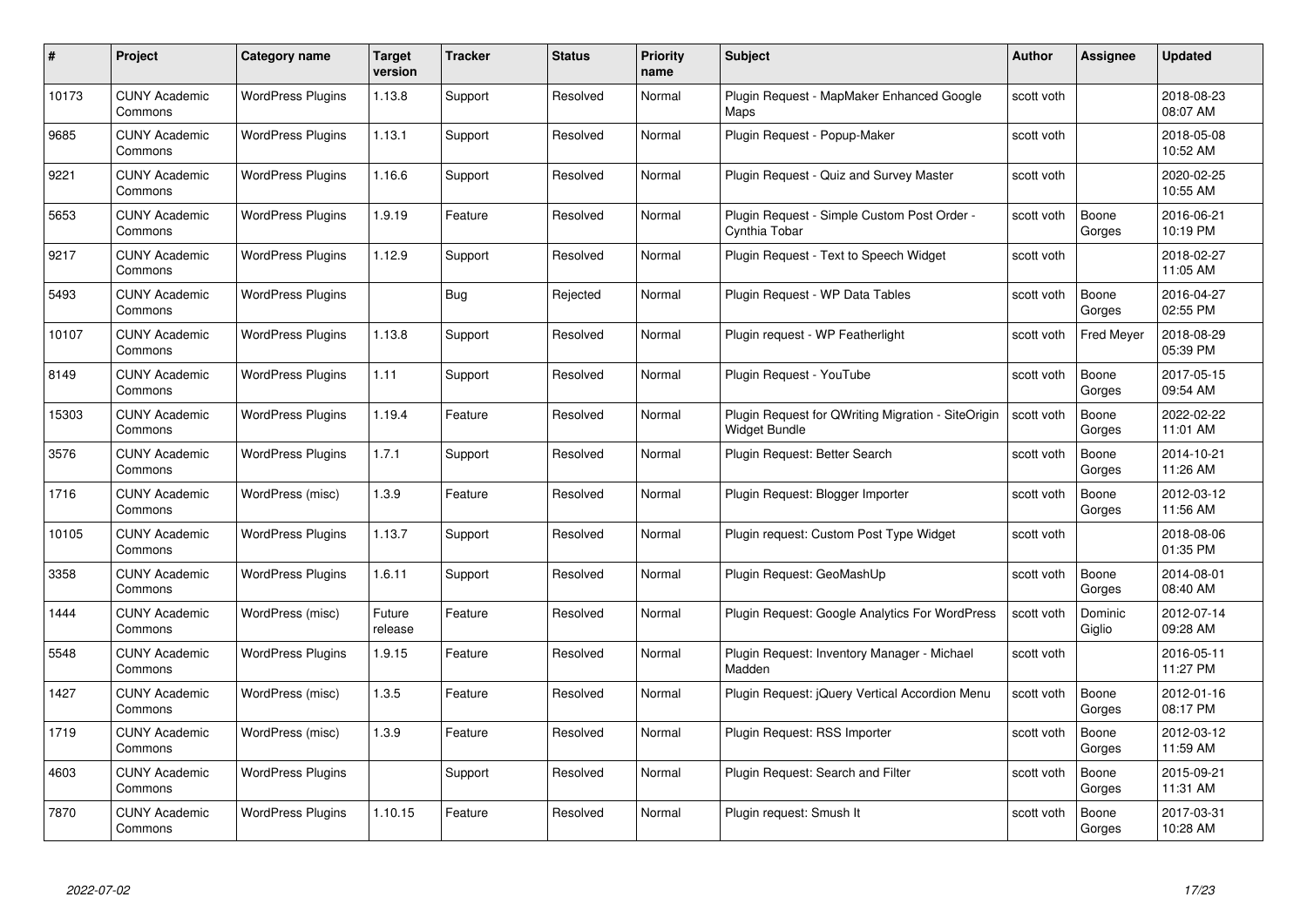| #     | Project                         | <b>Category name</b>     | Target<br>version | <b>Tracker</b> | <b>Status</b> | <b>Priority</b><br>name | <b>Subject</b>                                                                 | <b>Author</b> | <b>Assignee</b>  | <b>Updated</b>         |
|-------|---------------------------------|--------------------------|-------------------|----------------|---------------|-------------------------|--------------------------------------------------------------------------------|---------------|------------------|------------------------|
| 3200  | <b>CUNY Academic</b><br>Commons | <b>WordPress Plugins</b> | 1.6.4             | Bug            | Resolved      | Normal                  | Plugin Request: Social Stickers                                                | scott voth    | Boone<br>Gorges  | 2014-05-21<br>09:53 PM |
| 1355  | <b>CUNY Academic</b><br>Commons | WordPress (misc)         | 1.3               | Feature        | Resolved      | Normal                  | Plugin request: Tagline Rotator                                                | scott voth    | Boone<br>Gorges  | 2011-12-08<br>07:04 PM |
| 1720  | <b>CUNY Academic</b><br>Commons | WordPress (misc)         | 1.3.9             | Feature        | Resolved      | Normal                  | Plugin Request: Tumblr Importer                                                | scott voth    | Boone<br>Gorges  | 2012-03-12<br>11:57 AM |
| 12252 | <b>CUNY Academic</b><br>Commons | <b>WordPress Plugins</b> | 1.16.3            | Support        | Resolved      | Normal                  | Pluginiln Request - Atomic Blocks                                              | scott voth    | Boone<br>Gorges  | 2020-01-14<br>10:44 AM |
| 9878  | CUNY Academic<br>Commons        | <b>WordPress Plugins</b> | 1.13.3            | Support        | Resolved      | Normal                  | Popup Maker plugin problems                                                    | scott voth    | Raymond<br>Hoh   | 2018-06-06<br>10:44 AM |
| 16168 | <b>CUNY Academic</b><br>Commons | <b>WordPress Plugins</b> | 2.0.1             | Support        | Resolved      | Normal                  | problem with short docs site                                                   | scott voth    | Raymond<br>Hoh   | 2022-05-26<br>05:33 PM |
| 13604 | <b>CUNY Academic</b><br>Commons | <b>Public Portfolio</b>  | 2.0.0             | Support        | Resolved      | Normal                  | Public Profile on Mobile Format                                                | scott voth    | Boone<br>Gorges  | 2022-05-26<br>11:36 AM |
| 7954  | <b>CUNY Academic</b><br>Commons | WordPress (misc)         | Not<br>tracked    | Support        | Resolved      | Normal                  | Public site not showing up in "Sites"                                          | scott voth    | Boone<br>Gorges  | 2017-11-15<br>11:01 AM |
| 3087  | <b>CUNY Academic</b><br>Commons |                          | Not<br>tracked    | Support        | Resolved      | Normal                  | Purchase Snag It Software for Community<br><b>Facilitators</b>                 | scott voth    | <b>Matt Gold</b> | 2016-01-26<br>05:13 PM |
| 16167 | <b>CUNY Academic</b><br>Commons | Domain Mapping           |                   | Bug            | Resolved      | Normal                  | qcurban.org/loading issue                                                      | scott voth    | Boone<br>Gorges  | 2022-05-26<br>03:29 PM |
| 3621  | CUNY Academic<br>Commons        | Domain Mapping           | Not<br>tracked    | Support        | Resolved      | Normal                  | Question - Google Analytics, Mapped Domains,<br>and WP-Google-Analytics plugin | scott voth    |                  | 2015-04-01<br>09:16 PM |
| 2947  | <b>CUNY Academic</b><br>Commons |                          | Not<br>tracked    | Support        | Resolved      | Normal                  | Question on "Tools>>Domain Mapping"                                            | scott voth    |                  | 2013-12-21<br>07:14 PM |
| 1936  | <b>CUNY Academic</b><br>Commons | Redmine                  | Not<br>tracked    | Bug            | Resolved      | Normal                  | Redmine email notifications                                                    | scott voth    |                  | 2012-06-15<br>11:59 AM |
| 14521 | <b>CUNY Academic</b><br>Commons | <b>WordPress Plugins</b> | 1.18.12           | <b>Bug</b>     | Resolved      | Normal                  | Registration step for "ShareThis Social Share<br>Buttons" plugin not working   | scott voth    | Boone<br>Gorges  | 2021-06-08<br>11:50 AM |
| 10345 | <b>CUNY Academic</b><br>Commons | <b>WordPress Plugins</b> | 1.13.10           | Support        | Resolved      | Normal                  | Remove "Sociable" Plugin                                                       | scott voth    |                  | 2018-09-25<br>10:54 AM |
| 16316 | <b>CUNY Academic</b><br>Commons | Domain Mapping           | Not<br>tracked    | Support        | Resolved      | Normal                  | remove domain mapping for gcurban.org                                          | scott voth    | Raymond<br>Hoh   | 2022-06-29<br>03:39 PM |
| 13407 | <b>CUNY Academic</b><br>Commons | Domain Mapping           | Not<br>tracked    | Support        | Resolved      | Normal                  | Remove domain mapping for sexgenlab.org                                        | scott voth    |                  | 2020-09-30<br>11:35 AM |
| 10348 | <b>CUNY Academic</b><br>Commons | <b>WordPress Plugins</b> | 1.13.10           | Support        | Resolved      | Normal                  | <b>Remove Outdated Plugins</b>                                                 | scott voth    |                  | 2018-09-25<br>11:00 AM |
| 11496 | CUNY Academic<br>Commons        | <b>Public Portfolio</b>  | 1.15.2            | Support        | <b>New</b>    | Normal                  | Replace Twitter Icon on Member Portfolio page                                  | scott voth    | Boone<br>Gorges  | 2019-06-06<br>01:03 PM |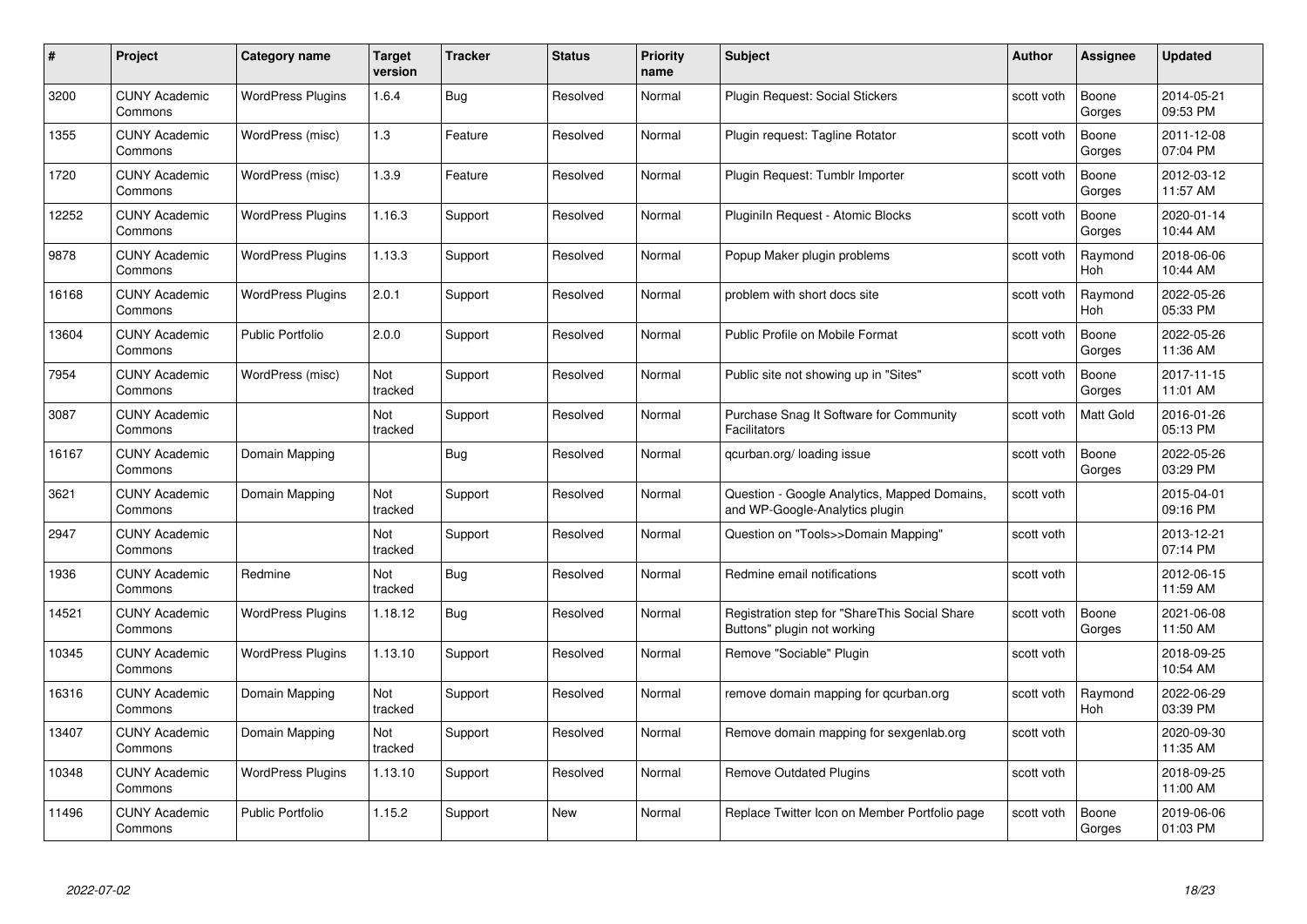| #     | Project                         | <b>Category name</b>       | Target<br>version     | <b>Tracker</b> | <b>Status</b>        | <b>Priority</b><br>name | <b>Subject</b>                                                              | Author     | Assignee              | <b>Updated</b>         |
|-------|---------------------------------|----------------------------|-----------------------|----------------|----------------------|-------------------------|-----------------------------------------------------------------------------|------------|-----------------------|------------------------|
| 2190  | <b>CUNY Academic</b><br>Commons | WordPress (misc)           | Not<br>tracked        | Support        | Resolved             | Normal                  | reset "dlbaker.commons.gc.cuny.edu"                                         | scott voth | Dominic<br>Giglio     | 2012-11-14<br>03:59 PM |
| 4685  | <b>CUNY Academic</b><br>Commons | Server                     | Not<br>tracked        | <b>Bug</b>     | Resolved             | Immediate               | Response Time Poor - Unable to connect to<br>database                       | scott voth |                       | 2015-09-28<br>09:16 PM |
| 5089  | <b>CUNY Academic</b><br>Commons | Server                     | 1.9.4                 | Support        | Resolved             | Urgent                  | response time sluggish                                                      | scott voth | Boone<br>Gorges       | 2016-01-11<br>10:16 PM |
| 4795  | <b>CUNY Academic</b><br>Commons | Domain Mapping             | <b>Not</b><br>tracked | Support        | Resolved             | Normal                  | Revert Domain Mapping for<br>http://bkpublicscholars.org/                   | scott voth | Boone<br>Gorges       | 2015-11-01<br>05:33 PM |
| 3198  | <b>CUNY Academic</b><br>Commons | <b>WordPress Plugins</b>   |                       | Support        | Rejected             | Normal                  | Revolution Slider plugin gets error when creating<br>"lavers'               | scott voth | Boone<br>Gorges       | 2014-05-21<br>09:57 PM |
| 16245 | <b>CUNY Academic</b><br>Commons | WordPress (misc)           |                       | <b>Bug</b>     | Reporter<br>Feedback | Normal                  | Save Button missing on WordPress Profile page                               | scott voth | Raymond<br><b>Hoh</b> | 2022-06-16<br>03:09 PM |
| 12247 | <b>CUNY Academic</b><br>Commons | Publicity                  | Not<br>tracked        | Support        | New                  | Normal                  | Screenshot of First Commons Homepage                                        | scott voth | scott voth            | 2020-01-14<br>12:08 PM |
| 518   | <b>CUNY Academic</b><br>Commons | BuddyPress (misc)          | 1.2                   | Feature        | Resolved             | Normal                  | Search box for new BP "wiki-like" plugin                                    | scott voth | Boone<br>Gorges       | 2011-02-23<br>08:41 AM |
| 2490  | <b>CUNY Academic</b><br>Commons | commonsinabox.org          |                       | Feature        | Duplicate            | Normal                  | Search Functionality on CommonsinaBox.org                                   | scott voth |                       | 2013-02-27<br>09:37 PM |
| 10792 | <b>CUNY Academic</b><br>Commons | <b>WordPress Plugins</b>   | 1.14.2                | Support        | Resolved             | Normal                  | sexgenlabs site - Elementor + Glossary + creative<br>commons license widget | scott voth | Raymond<br>Hoh        | 2018-12-11<br>11:14 AM |
| 1717  | <b>CUNY Academic</b><br>Commons | WordPress (misc)           | 1.3.9                 | <b>Bug</b>     | Resolved             | Normal                  | SimplePie For WP not working - need a writable<br><b>Cache Folder</b>       | scott voth | Boone<br>Gorges       | 2012-03-12<br>12:17 PM |
| 8683  | <b>CUNY Academic</b><br>Commons | WordPress (misc)           | 1.11.12               | Support        | Resolved             | Normal                  | site banner getting overlaid by black WordPress<br>nav bar                  | scott voth |                       | 2017-09-11<br>09:32 PM |
| 13312 | <b>CUNY Academic</b><br>Commons | WordPress<br>(Permissions) | 1.18.8                | Support        | Resolved             | Normal                  | Site Header Issue Using Teaching Template                                   | scott voth | Jeremy Felt           | 2021-04-13<br>11:21 AM |
| 15767 | <b>CUNY Academic</b><br>Commons | WordPress (misc)           |                       | Support        | New                  | Normal                  | Site loading slowly                                                         | scott voth | Boone<br>Gorges       | 2022-04-04<br>08:56 PM |
| 10679 | <b>CUNY Academic</b><br>Commons | Server                     |                       | Bug            | Rejected             | Normal                  | Site response time                                                          | scott voth |                       | 2018-11-08<br>05:43 PM |
| 4766  | <b>CUNY Academic</b><br>Commons | Server                     |                       | Bug            | Resolved             | High                    | Sites Not Responding - Commons and CBOX                                     | scott voth |                       | 2015-10-13<br>01:05 PM |
| 14548 | <b>CUNY Academic</b><br>Commons | <b>WordPress Plugins</b>   | 1.18.13               | Support        | Resolved             | Normal                  | Slider Revolution plugin update                                             | scott voth | Boone<br>Gorges       | 2021-06-22<br>11:14 AM |
| 15620 | <b>CUNY Academic</b><br>Commons | <b>WordPress Plugins</b>   | 1.19.6                | Support        | Resolved             | Normal                  | slider revolution plugin update                                             | scott voth | Boone<br>Gorges       | 2022-03-22<br>11:30 AM |
| 13194 | CUNY Academic<br>Commons        | <b>WordPress Plugins</b>   | 1.17.2                | Feature        | Resolved             | Normal                  | Slider Revolution update                                                    | scott voth | Boone<br>Gorges       | 2020-08-25<br>10:40 AM |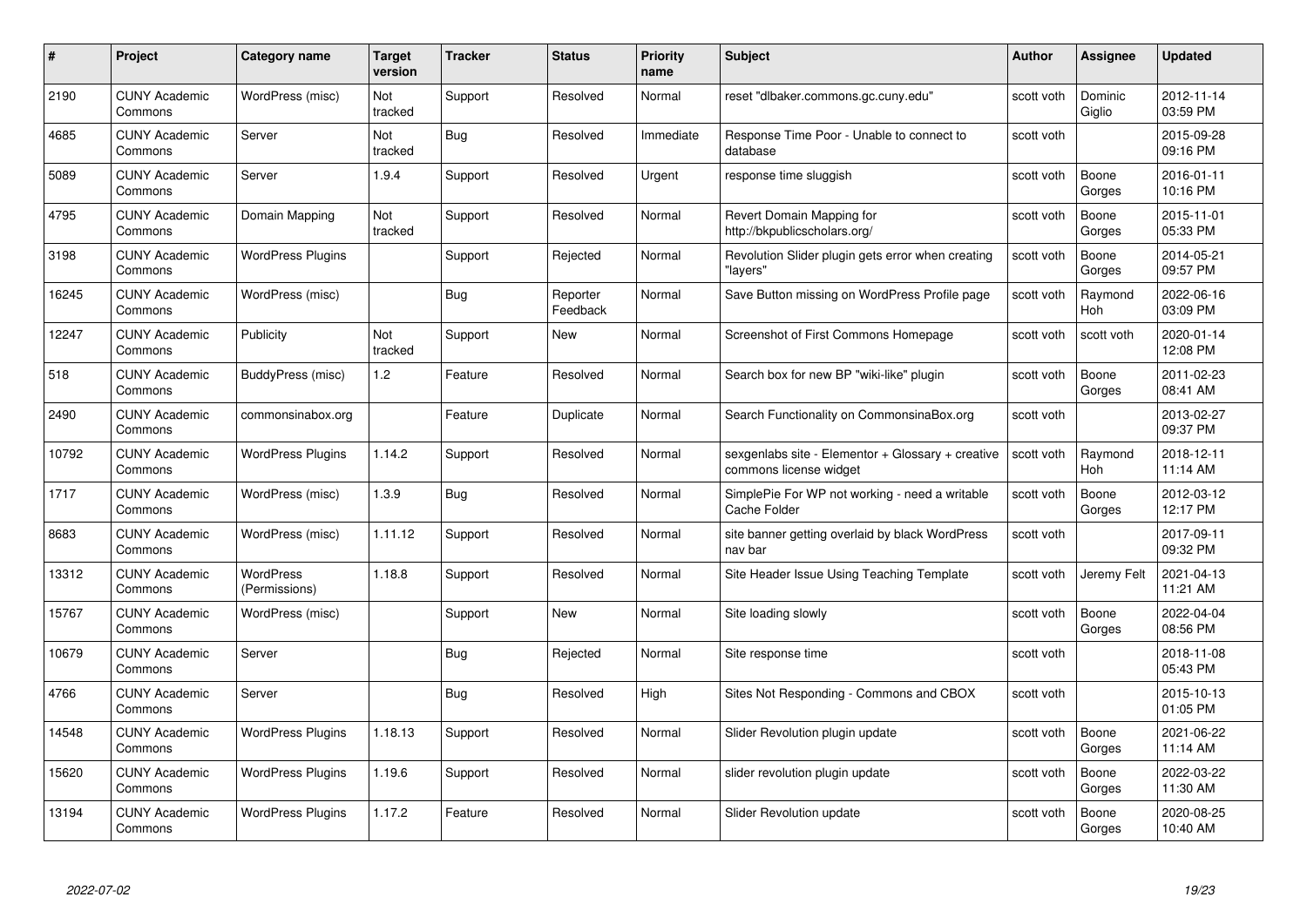| #     | Project                         | <b>Category name</b>     | Target<br>version | <b>Tracker</b> | <b>Status</b> | <b>Priority</b><br>name | <b>Subject</b>                                                       | <b>Author</b> | <b>Assignee</b>       | <b>Updated</b>         |
|-------|---------------------------------|--------------------------|-------------------|----------------|---------------|-------------------------|----------------------------------------------------------------------|---------------|-----------------------|------------------------|
| 2982  | <b>CUNY Academic</b><br>Commons | <b>WordPress Themes</b>  | 1.5.21            | <b>Bug</b>     | Resolved      | Normal                  | Sliders are broken on Woo Canvas theme                               | scott voth    | Dominic<br>Giglio     | 2014-03-12<br>01:41 PM |
| 3528  | <b>CUNY Academic</b><br>Commons | Server                   | Not<br>tracked    | Bug            | Resolved      | High                    | Slow Response Time                                                   | scott voth    | <b>Matt Gold</b>      | 2016-01-26<br>05:11 PM |
| 4424  | <b>CUNY Academic</b><br>Commons | Server                   |                   | Bug            | Rejected      | Normal                  | Slow Response Time                                                   | scott voth    |                       | 2015-08-12<br>09:46 AM |
| 3551  | <b>CUNY Academic</b><br>Commons | Server                   | Not<br>tracked    | Bug            | Resolved      | Normal                  | Slow Response Time                                                   | scott voth    | Matt Gold             | 2014-11-11<br>02:31 PM |
| 3713  | <b>CUNY Academic</b><br>Commons | Server                   |                   | Support        | Resolved      | Normal                  | Slow Response Time                                                   | scott voth    | <b>Matt Gold</b>      | 2014-12-13<br>04:25 PM |
| 5270  | <b>CUNY Academic</b><br>Commons | Server                   |                   | Support        | Rejected      | Normal                  | Slow Response Time                                                   | scott voth    | Matt Gold             | 2016-02-27<br>08:34 PM |
| 4107  | <b>CUNY Academic</b><br>Commons | Server                   | Not<br>tracked    | Bug            | Resolved      | Normal                  | Slow Response Time and "Error establishing a<br>database connection" | scott voth    |                       | 2015-06-11<br>09:33 AM |
| 2796  | <b>CUNY Academic</b><br>Commons |                          | 1.5.4             | <b>Bug</b>     | Resolved      | Normal                  | Sluggish Response on the Site - Sunday 9/15 -<br>3PM - 6PM           | scott voth    | Boone<br>Gorges       | 2013-10-01<br>08:41 PM |
| 13892 | <b>CUNY Academic</b><br>Commons | Performance              |                   | Bug            | Rejected      | Normal                  | <b>Sluggish Response Times</b>                                       | scott voth    | Boone<br>Gorges       | 2021-01-28<br>08:45 PM |
| 6178  | <b>CUNY Academic</b><br>Commons | <b>WordPress Plugins</b> |                   | Bug            | Rejected      | Normal                  | Social Sharing via JetPack Not Working                               | scott voth    | Daniel Jones          | 2017-05-01<br>10:24 PM |
| 3549  | <b>CUNY Academic</b><br>Commons | commonsinabox.org        | Not<br>tracked    | Support        | Rejected      | Normal                  | Spam on CBOX.org                                                     | scott voth    |                       | 2014-10-15<br>12:10 AM |
| 2965  | <b>CUNY Academic</b><br>Commons | commonsinabox.org        |                   | Support        | Resolved      | High                    | Spammers on commonsinabox.org                                        | scott voth    | Boone<br>Gorges       | 2014-01-19<br>02:56 PM |
| 7802  | <b>CUNY Academic</b><br>Commons |                          |                   | Support        | Duplicate     | Normal                  | SPS Faculty site stopped receiving notifications                     | scott voth    |                       | 2017-03-16<br>05:33 PM |
| 2568  | <b>CUNY Academic</b><br>Commons |                          | Not<br>tracked    | Support        | Resolved      | Normal                  | Statistics Needed - Queens College Commons<br>Usage                  | scott voth    | Boone<br>Gorges       | 2016-01-26<br>12:35 AM |
| 1461  | <b>CUNY Academic</b><br>Commons | BuddyPress (misc)        | 1.3.1             | Bug            | Resolved      | Normal                  | Strange Behaviour in the Activity Stream                             | scott voth    | Boone<br>Gorges       | 2011-12-19<br>08:33 AM |
| 13499 | <b>CUNY Academic</b><br>Commons | Groups (misc)            | 1.17.7            | <b>Bug</b>     | Resolved      | Normal                  | Student repeatedly loses membership to private<br>class group        | scott voth    | Raymond<br>Hoh        | 2020-11-10<br>10:31 AM |
| 11038 | <b>CUNY Academic</b><br>Commons | <b>WordPress Plugins</b> | 1.14.6            | Feature        | Resolved      | Normal                  | Sutori question                                                      | scott voth    | Raymond<br><b>Hoh</b> | 2019-02-12<br>11:28 AM |
| 16276 | <b>CUNY Academic</b><br>Commons | <b>WordPress Plugins</b> | Not<br>tracked    | Support        | Resolved      | Normal                  | TablePress Auto Load Plugin Not Working                              | scott voth    | Raymond<br>Hoh        | 2022-06-22<br>03:05 AM |
| 1465  | <b>CUNY Academic</b><br>Commons | Wiki                     | 1.3.4             | Bug            | Resolved      | Normal                  | TagAsCategory Extension & Wiki Inc Plugin                            | scott voth    | Boone<br>Gorges       | 2012-01-10<br>08:46 PM |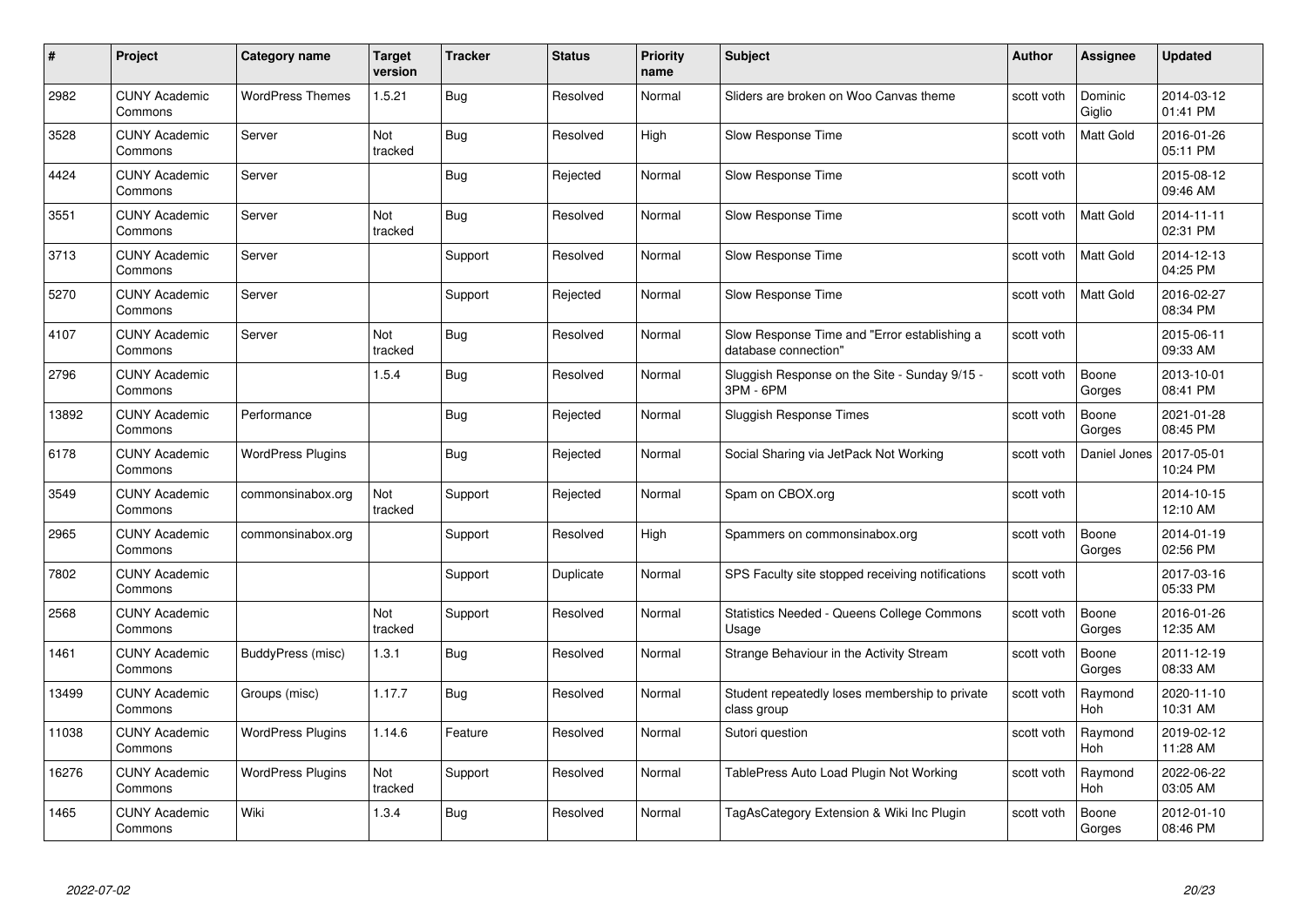| #     | Project                         | <b>Category name</b>       | Target<br>version | <b>Tracker</b> | <b>Status</b>        | <b>Priority</b><br>name | <b>Subject</b>                                                                          | <b>Author</b> | <b>Assignee</b>  | <b>Updated</b>         |
|-------|---------------------------------|----------------------------|-------------------|----------------|----------------------|-------------------------|-----------------------------------------------------------------------------------------|---------------|------------------|------------------------|
| 294   | <b>CUNY Academic</b><br>Commons | Wiki                       | 1.0.2             | <b>Bug</b>     | Resolved             | Normal                  | TagAsCategory extension on the Wiki                                                     | scott voth    | Boone<br>Gorges  | 2010-09-02<br>10:53 AM |
| 9370  | <b>CUNY Academic</b><br>Commons | <b>WordPress Plugins</b>   | 1.12.11           | Support        | Resolved             | Normal                  | Text to Speech plugin                                                                   | scott voth    | Boone<br>Gorges  | 2018-03-27<br>12:47 PM |
| 9515  | <b>CUNY Academic</b><br>Commons | <b>WordPress Plugins</b>   | Not<br>tracked    | Bug            | Reporter<br>Feedback | Normal                  | Text to Speech plugin - "More Slowly" checkbox<br>not working                           | scott voth    | Boone<br>Gorges  | 2018-06-13<br>02:26 PM |
| 1502  | <b>CUNY Academic</b><br>Commons | WordPress (misc)           | 1.3.4             | Support        | Resolved             | Normal                  | The Commons Classified - ClassiPress Theme                                              | scott voth    | Boone<br>Gorges  | 2012-01-13<br>09:09 AM |
| 11524 | <b>CUNY Academic</b><br>Commons | <b>WordPress Themes</b>    | Not<br>tracked    | Support        | Resolved             | Normal                  | theme purchase rights                                                                   | scott voth    |                  | 2019-06-06<br>01:43 PM |
| 12253 | <b>CUNY Academic</b><br>Commons | <b>WordPress Themes</b>    | 1.16.3            | Support        | Resolved             | Normal                  | Theme request - Atomic Block theme                                                      | scott voth    |                  | 2020-01-14<br>02:07 PM |
| 2900  | <b>CUNY Academic</b><br>Commons | WordPress (misc)           |                   | Support        | Resolved             | Normal                  | Theme request - Imbalance2                                                              | scott voth    | Boone<br>Gorges  | 2013-11-23<br>10:30 AM |
| 9776  | <b>CUNY Academic</b><br>Commons | <b>WordPress Themes</b>    |                   | Support        | Rejected             | Normal                  | Theme Request - Pilot Fish                                                              | scott voth    |                  | 2018-05-17<br>02:36 PM |
| 1242  | <b>CUNY Academic</b><br>Commons | <b>WordPress Themes</b>    |                   | Feature        | Rejected             | Normal                  | Theme request: Woo Theme "Teamster"                                                     | scott voth    | <b>Matt Gold</b> | 2016-10-24<br>11:41 AM |
| 12796 | <b>CUNY Academic</b><br>Commons | <b>WordPress Plugins</b>   |                   | Support        | Resolved             | Normal                  | Timeline JS                                                                             | scott voth    |                  | 2020-06-03<br>04:10 PM |
| 519   | <b>CUNY Academic</b><br>Commons | <b>BuddyPress Docs</b>     | Future<br>release | Feature        | Assigned             | Low                     | TOC for individual docs - for new BP "wiki-like"<br>plugin                              | scott voth    | Boone<br>Gorges  | 2015-11-09<br>05:54 PM |
| 515   | <b>CUNY Academic</b><br>Commons | BuddyPress (misc)          | 1.2               | Feature        | Rejected             | Normal                  | TOC, Tags and a Tag Cloud for new BP "wiki-like"<br>plugin                              | scott voth    | Boone<br>Gorges  | 2011-02-11<br>05:47 PM |
| 592   | <b>CUNY Academic</b><br>Commons | WordPress (misc)           | Not<br>tracked    | Bug            | Resolved             | Normal                  | Trouble adding new user to Blog                                                         | scott voth    | Matt Gold        | 2011-02-19<br>04:39 PM |
| 10051 | <b>CUNY Academic</b><br>Commons | <b>Email Notifications</b> | 1.13.8            | <b>Bug</b>     | Resolved             | Normal                  | Tweets and email notifications are not being<br>generated from posts on OpenAtCUNY site | scott voth    | Raymond<br>Hoh   | 2018-08-28<br>12:08 PM |
| 3067  | CUNY Academic<br>Commons        | <b>WordPress Themes</b>    |                   | Bug            | Resolved             | Normal                  | Twenty Fourteen Theme Not Available                                                     | scott voth    | Matt Gold        | 2014-02-22<br>11:35 AM |
| 10344 | <b>CUNY Academic</b><br>Commons | <b>WordPress Plugins</b>   | 1.13.10           | Support        | Resolved             | Normal                  | Twitter Plugins that are outdated                                                       | scott voth    |                  | 2018-09-25<br>10:50 AM |
| 11529 | <b>CUNY Academic</b><br>Commons | Twitter page               | 1.15.3            | Bug            | Resolved             | Normal                  | Twitter sub-menu option showing a lot of blank<br>results                               | scott voth    | Boone<br>Gorges  | 2019-06-10<br>01:04 PM |
| 2525  | <b>CUNY Academic</b><br>Commons | WordPress (misc)           | 1.4.25            | <b>Bug</b>     | Resolved             | Normal                  | Twitter Widget Pro Plugin                                                               | scott voth    |                  | 2013-04-21<br>07:34 PM |
| 3712  | CUNY Academic<br>Commons        | <b>WordPress Themes</b>    | 1.7.6             | Support        | Resolved             | Normal                  | Two plugins for the "Old Paper Theme" not<br>Available                                  | scott voth    |                  | 2014-12-11<br>08:16 PM |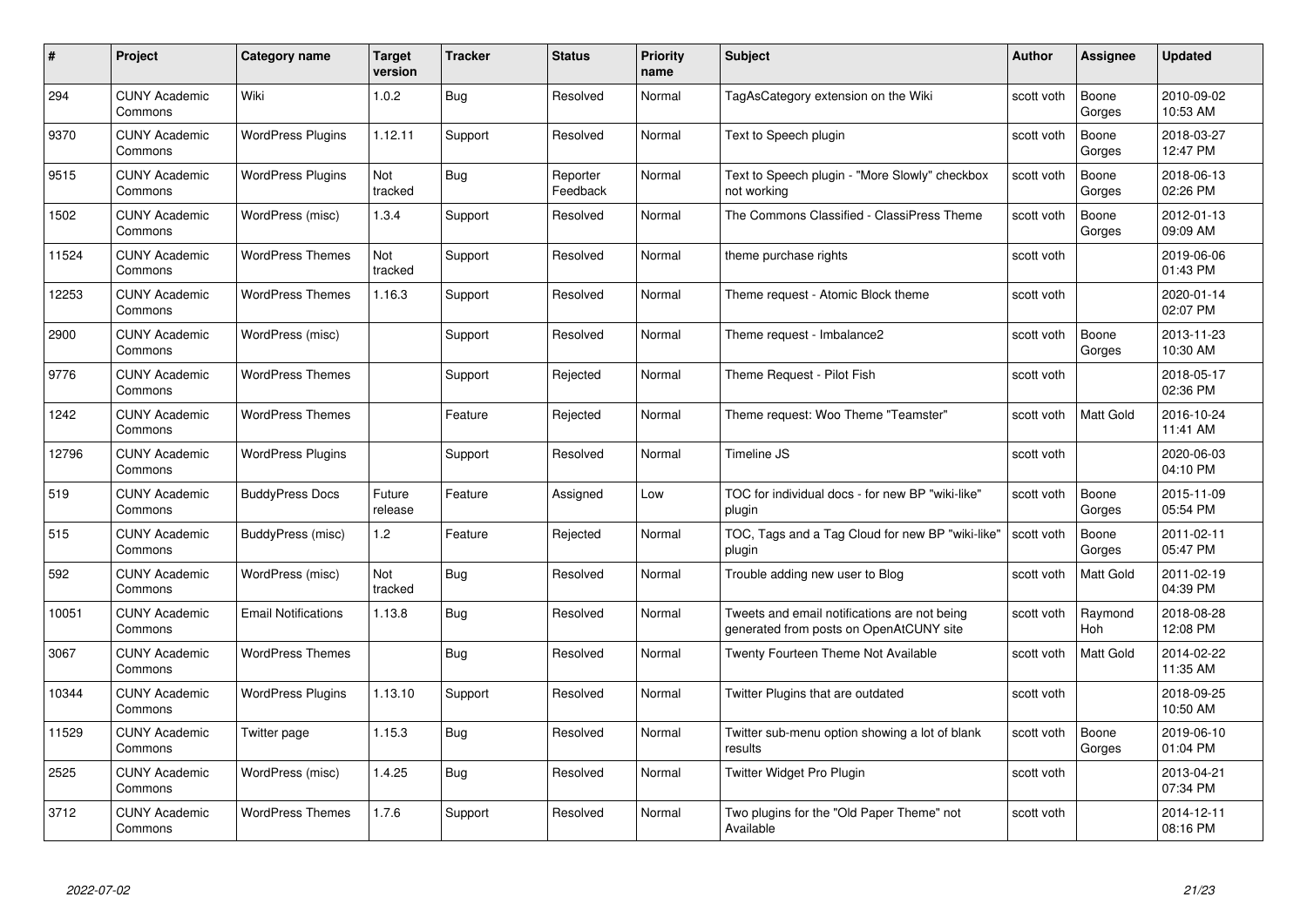| #     | Project                         | <b>Category name</b>     | Target<br>version | <b>Tracker</b> | <b>Status</b> | <b>Priority</b><br>name | <b>Subject</b>                                                                  | <b>Author</b> | <b>Assignee</b>    | <b>Updated</b>         |
|-------|---------------------------------|--------------------------|-------------------|----------------|---------------|-------------------------|---------------------------------------------------------------------------------|---------------|--------------------|------------------------|
| 535   | <b>CUNY Academic</b><br>Commons | WordPress (misc)         | 1.1.10            | <b>Bug</b>     | Resolved      | Low                     | Unable to Activate "Apture" Plugin on new blog                                  | scott voth    | Boone<br>Gorges    | 2011-03-08<br>08:45 PM |
| 11276 | <b>CUNY Academic</b><br>Commons | <b>WordPress Plugins</b> |                   | Support        | Resolved      | Normal                  | unable to embed PDF with PDF Embedder                                           | scott voth    |                    | 2019-05-14<br>05:03 PM |
| 4580  | <b>CUNY Academic</b><br>Commons | Commons In A Box         | Not<br>tracked    | Support        | Resolved      | Normal                  | Unable to register account on CBOX Demo Site                                    | scott voth    | Boone<br>Gorges    | 2015-09-10<br>02:37 PM |
| 6000  | <b>CUNY Academic</b><br>Commons | <b>WordPress Plugins</b> | 1.9.27            | Bug            | Resolved      | Normal                  | Unconfirmed Users Plugin is visible on all sites                                | scott voth    | Boone<br>Gorges    | 2016-09-11<br>09:10 PM |
| 11175 | <b>CUNY Academic</b><br>Commons | <b>WordPress Plugins</b> | Not<br>tracked    | Support        | Resolved      | Normal                  | unsubscribe action not working with Tribulant<br>newsletter plugin              | scott voth    |                    | 2019-02-28<br>04:40 PM |
| 13754 | <b>CUNY Academic</b><br>Commons | <b>WordPress Themes</b>  | Not<br>tracked    | Feature        | Resolved      | Normal                  | Update Commons WordPress Default Theme                                          | scott voth    |                    | 2021-01-11<br>10:51 AM |
| 12392 | <b>CUNY Academic</b><br>Commons | Help/Codex               | Not<br>tracked    | Documentation  | New           | Normal                  | Updates to Common Commons Questions on<br>Help Page                             | scott voth    | Margaret<br>Galvan | 2020-02-11<br>10:53 AM |
| 2080  | <b>CUNY Academic</b><br>Commons | WordPress (misc)         | 1.5.21            | Feature        | Resolved      | Normal                  | Upgrade Woo Canvas to Current Version (5.0) -<br>Responsive                     | scott voth    | Dominic<br>Giglio  | 2014-03-12<br>01:42 PM |
| 9675  | <b>CUNY Academic</b><br>Commons | WordPress (misc)         |                   | Support        | Resolved      | Normal                  | Upload html file to new labor forum site                                        | scott voth    |                    | 2018-04-30<br>09:15 PM |
| 4445  | <b>CUNY Academic</b><br>Commons | Registration             | Not<br>tracked    | Bug            | Resolved      | Normal                  | user alisonorlando is trying to register - no email<br>received                 | scott voth    | Boone<br>Gorges    | 2015-08-20<br>12:35 PM |
| 2849  | <b>CUNY Academic</b><br>Commons | BuddyPress (misc)        | 1.6               | Design/UX      | Duplicate     | Low                     | User Experience - Changing Avatar                                               | scott voth    | Boone<br>Gorges    | 2014-03-27<br>03:08 PM |
| 2287  | <b>CUNY Academic</b><br>Commons | commonsinabox.org        | Not<br>tracked    | Bug            | Resolved      | Normal                  | User reports he added an entry to the Help &<br>Support Forum - but it was lost | scott voth    | Boone<br>Gorges    | 2012-11-21<br>11:27 PM |
| 7625  | <b>CUNY Academic</b><br>Commons | Registration             | Not<br>tracked    | <b>Bug</b>     | Resolved      | Normal                  | User unable to register - gets "Forbidden"<br>message                           | scott voth    |                    | 2017-11-15<br>01:44 PM |
| 3026  | <b>CUNY Academic</b><br>Commons | <b>UserVoice</b>         | Not<br>tracked    | Feature        | Rejected      | Normal                  | User Voice Upgrade                                                              | scott voth    | scott voth         | 2016-01-26<br>11:26 AM |
| 1948  | <b>CUNY Academic</b><br>Commons | WordPress (misc)         | 1.3.15            | Bug            | Rejected      | Normal                  | Verite Timeline plugin                                                          | scott voth    | Boone<br>Gorges    | 2012-06-25<br>09:10 AM |
| 573   | <b>CUNY Academic</b><br>Commons | WordPress (misc)         |                   | Support        | Resolved      | Normal                  | Vimeo Plus                                                                      | scott voth    | scott voth         | 2011-02-13<br>12:03 PM |
| 5582  | <b>CUNY Academic</b><br>Commons | <b>WordPress Plugins</b> | 1.9.17            | Bug            | Resolved      | Normal                  | Visual Composer Not Working with Bridge Theme<br>Anymore                        | scott voth    | Boone<br>Gorges    | 2016-06-01<br>10:56 PM |
| 11036 | <b>CUNY Academic</b><br>Commons | <b>WordPress Plugins</b> | 1.14.6            | Feature        | Resolved      | Normal                  | Voicethread embed support                                                       | scott voth    | Raymond<br>Hoh     | 2019-02-12<br>11:28 AM |
| 13978 | CUNY Academic<br>Commons        | Accessibility            | 1.18.5            | Support        | Resolved      | Normal                  | WAVE tool throwing language missing or invalid                                  | scott voth    | Raymond<br>Hoh     | 2021-02-23<br>11:06 AM |